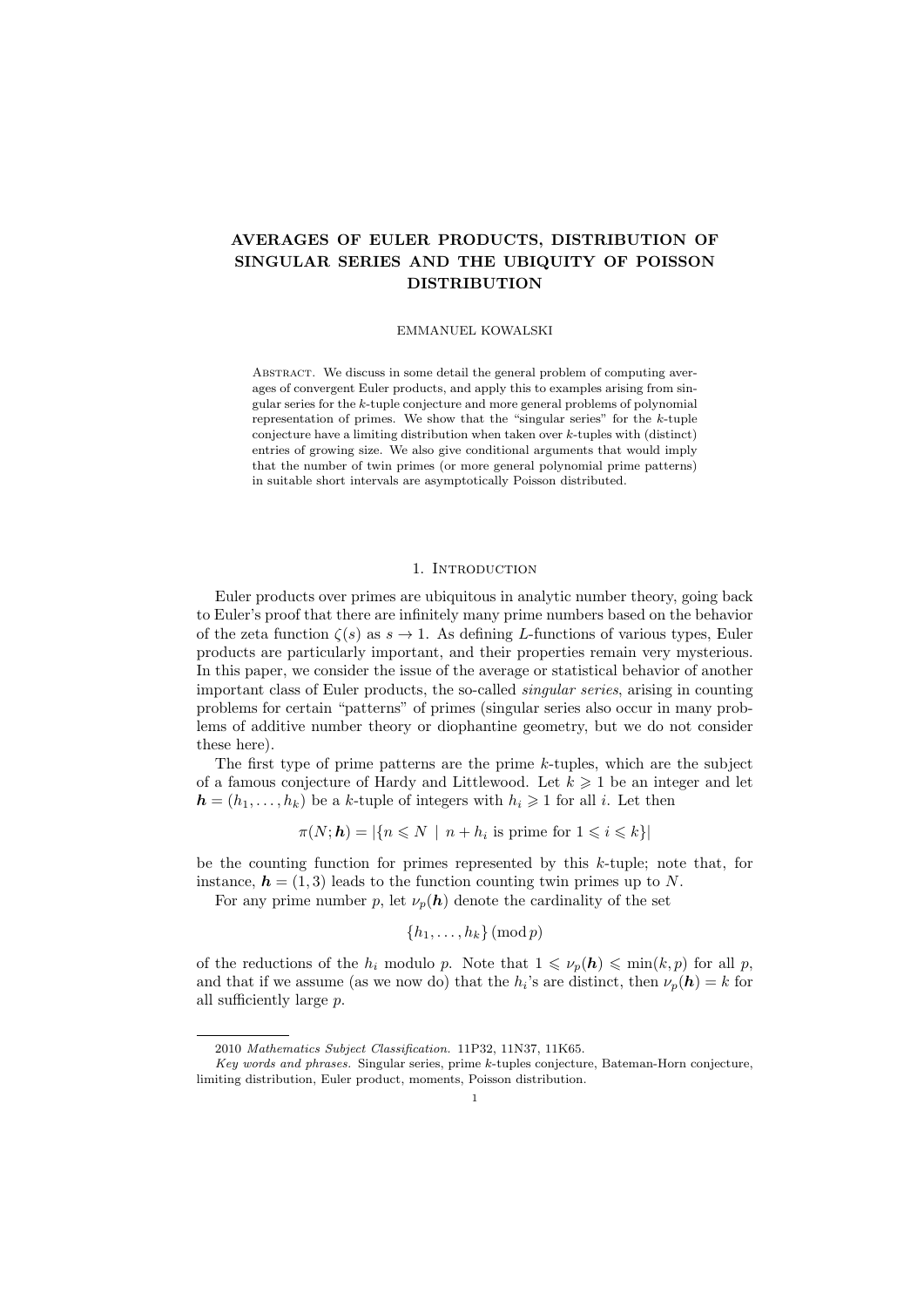#### 2 EMMANUEL KOWALSKI

The *singular series* associated with  $h$  is defined as the Euler product

(1.1) 
$$
\mathfrak{S}(\boldsymbol{h}) = \prod_{p} \left( 1 - \frac{\nu_p(\boldsymbol{h})}{p} \right) \left( 1 - \frac{1}{p} \right)^{-k} = \prod_{p} \left( 1 - \frac{\nu_p(\boldsymbol{h}) - 1}{p - 1} \right) \left( 1 - \frac{1}{p} \right)^{1 - k}
$$

which is absolutely convergent (as will be checked again later; here and throughout the paper, as usual,  $p$  is restricted to prime numbers).

The significance of this value is found in the Hardy-Littlewood prime  $k$ -tuple conjecture (originally stated in [HL]), which states that we should have

(1.2) 
$$
\pi(N; \mathbf{h}) = \mathfrak{S}(\mathbf{h}) \frac{N}{(\log N)^k} (1 + o(1)), \quad \text{as } N \to +\infty,
$$

and in particular, if  $\mathfrak{S}(h) \neq 0$ , there should be infinitely many integers n such that  $n + h_1, \ldots, n + h_k$  are simultaneously prime. Of course, if  $k \geq 2$ , this is still completely open, but let us mention that from sieve methods, it follows that

$$
\pi(N;\boldsymbol{h}) \leqslant 2^k k! (1+o(1)) \mathfrak{S}(\boldsymbol{h}) \frac{N}{(\log N)^k}
$$

as  $N \to +\infty$  (see, e.g., [IK, Th. 6.7] or [HR, Ch. 4, Th. 5.3]), showing that the singular series does arise naturally. Also some other previously inaccessible additive problems with primes, related to counting arithmetic progressions (of fixed length) of primes are currently being attacked with striking success by B. Green and T. Tao (see [GT]).

More generally, one considers polynomial prime patterns. First, a finite family  $f = (f_1, \ldots, f_m)$  of polynomials in  $\mathbf{Z}[X]$  of degrees  $\deg(f_i) \geq 1$  is said to be primitive if the  $f_j$  are distinct, and each  $f_j$  is irreducible, has positive leading coefficient, and the gcd of its coefficients is 1.

If **f** is primitive, we say that an integer  $n \geq 1$  is an **f**-prime seed if  $f_1(n), \ldots$ ,  $f_m(n)$  are all (positive) primes. Then we denote by

 $\pi(N; f) = |\{n \leq N \mid n \text{ is an } f\text{-prime seed}\}|$ 

for  $N \geq 1$  the counting function for those prime seeds. Moreover, let

$$
\mathrm{peg}(\boldsymbol{f}) = \prod_{j=1}^{m} \mathrm{deg}(f_j).
$$

A generalization of the k-tuple conjecture, due to Bateman and Horn  $[BH]$ ,<sup>1</sup> states that

(1.3) 
$$
\pi(N; f) \sim \frac{1}{\text{peg}(f)} \mathfrak{S}(f) \frac{N}{(\log N)^m}, \quad \text{as } N \to +\infty,
$$

if  $\mathfrak{S}(f) \neq 0$ , where<sup>2</sup>

(1.4) 
$$
\mathfrak{S}(\boldsymbol{f}) = \prod_{p} \left( 1 - \frac{\nu_p(\boldsymbol{f})}{p} \right) \left( 1 - \frac{1}{p} \right)^{-m},
$$

with  $\nu_p(f)$  being now the number of  $x \in \mathbf{Z}/p\mathbf{Z}$  such that  $f_i(x) = 0$  for some j,  $1 \leqslant j \leqslant m$ .

 $<sup>1</sup>$  The qualitative version of which is due to Schinzel [S].</sup>

<sup>&</sup>lt;sup>2</sup> Here, except in the special case where all  $f_j$  are linear, the singular series  $\mathfrak{S}(f)$  is not absolutely convergent (see below for more details on this; the problem is that  $\nu_p(f)$  is only equal to m on average over p, and not for all p large enough, except if each  $f_i$  is linear); the product is thus *defined* as the limit of partial products over primes  $p \leq y$ .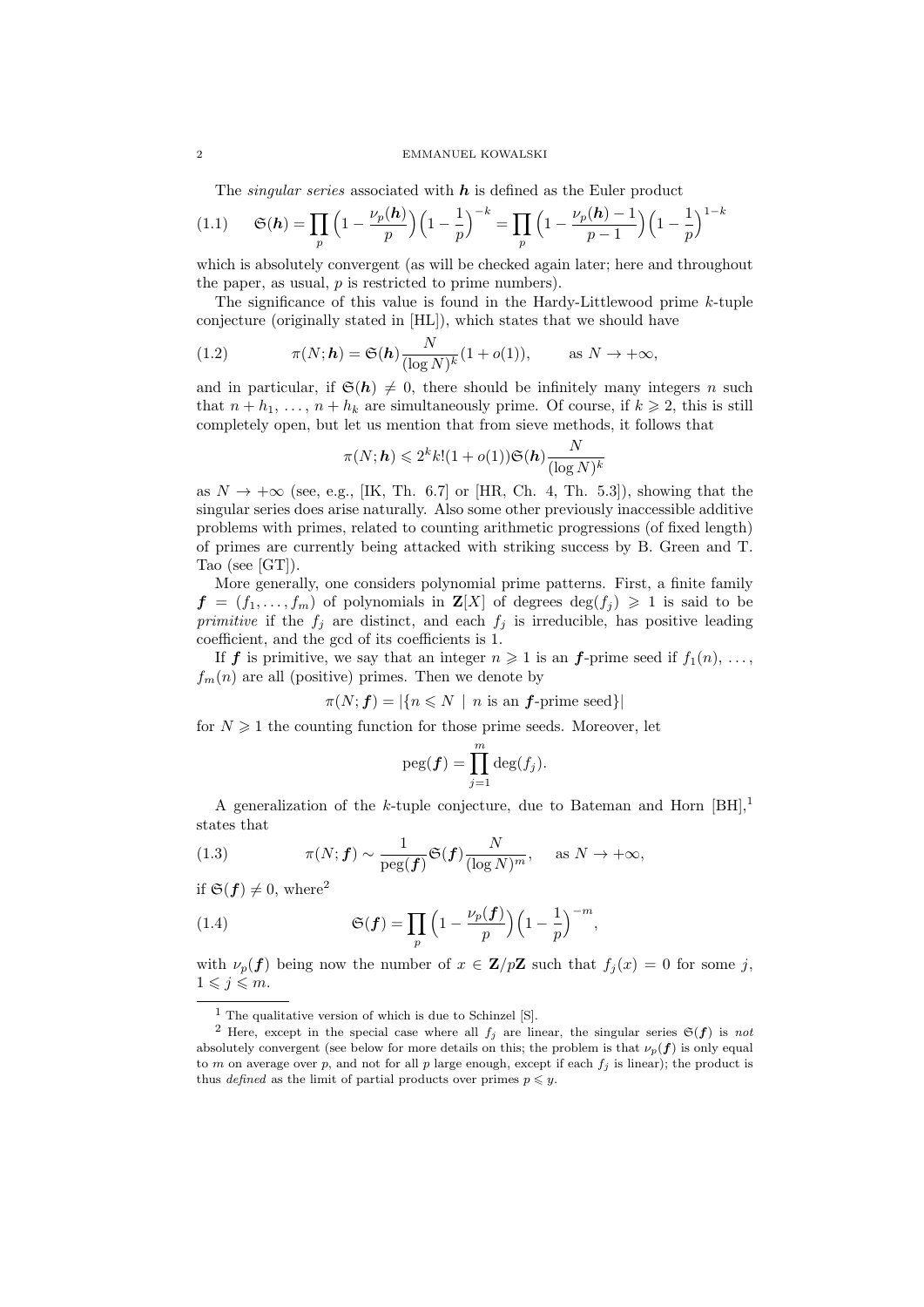The Hardy-Littlewood conjecture for a k-tuple  $h$  is equivalent with this conjecture for the primitive family

$$
\boldsymbol{f}=(X+h_1,\ldots,X+h_k)
$$

for which  $\nu_p(\boldsymbol{h})$  as defined previously does coincide with  $\nu_p(\boldsymbol{f})$ .

Our goal is to study various averages of singular series, for which there is undoubted arithmetic interest. A result of Gallagher [Ga] states that

(1.5) 
$$
\lim_{h \to +\infty} \frac{1}{h^k} \sum_{|\mathbf{h}| \leq h}^* \mathfrak{S}(\mathbf{h}) = 1,
$$

for any fixed k, as  $h \to +\infty$ , where  $|h| = \max h_i$  and  $\sum^*$  restricts to k-tuples with distinct components. This property was used by Gallagher himself to understand the behavior of primes in short intervals (see also the recent work by Montgomery and Soundararajan [MS]), and it is also important the remarkable results of Goldston, Pintz and Yıldırım concerning small gaps between primes (see [GPY] or the survey [K1]).

Our first question is to ask about finer aspects of the distribution of  $\mathfrak{S}(h)$ . To apply the method of moments, we first prove the following:

**Theorem 1.1.** Let  $k \geq 1$  be fixed. For any complex number  $m \in \mathbb{C}$  with  $\text{Re}(m) \geq 0$ , there exists a complex number  $\mu_k(m)$  such that

$$
\lim_{h \to +\infty} \frac{1}{h^k} \sum_{|\mathbf{h}| \leq h}^* \mathfrak{S}(\mathbf{h})^m = \mu_k(m).
$$

Moreover, for m,  $k \geq 1$  both integers, we have the symmetry property

$$
\mu_k(m) = \mu_m(k) ;
$$

in addition, we have  $\mu_1(m) = 1$  for all integers  $m \geq 1$ , and hence  $\mu_k(1) = 1$  for all  $k \geqslant 1$ .

The last statement  $(\mu_k(1) = 1)$  is of course Gallagher's theorem (1.5); our proof is not intrinsically different, but maybe more enlightening. These results are in fact quite straightforward, and only the final symmetry in k and m is maybe surprising. However, its origin is not particularly mysterious: it is a "local" phenomenon, and it can be guessed from (1.2) by a formal computation.

We will also find estimates for the size of the moments which are good enough to imply the existence of a limiting distribution of  $\mathfrak{S}(h)$  for k-tuples (k fixed):

**Theorem 1.2.** Let  $k \geq 1$  be fixed. There exists a probability law  $\nu_k$  on  $\mathbb{R}^+$  $[0, +\infty]$  such that  $\mathfrak{S}(h)$ , for h with  $|h| \leq h$  and  $h \to +\infty$ , becomes equidistributed with respect to  $\nu_k$ , or equivalently

$$
\lim_{h \to +\infty} \frac{1}{h^k} \sum_{|\mathbf{h}| \leq h}^* f(\mathfrak{S}(\mathbf{h})) = \int_{\mathbf{R}^+} f(t) d\nu_k(t)
$$

for any bounded continuous function on R.

The second question we explore is the generalization to other prime patterns of the result of Gallagher (based on (1.5)) that shows that a uniform version of the prime k-tuple conjecture implies that for a fixed  $\lambda > 0$ , the distribution of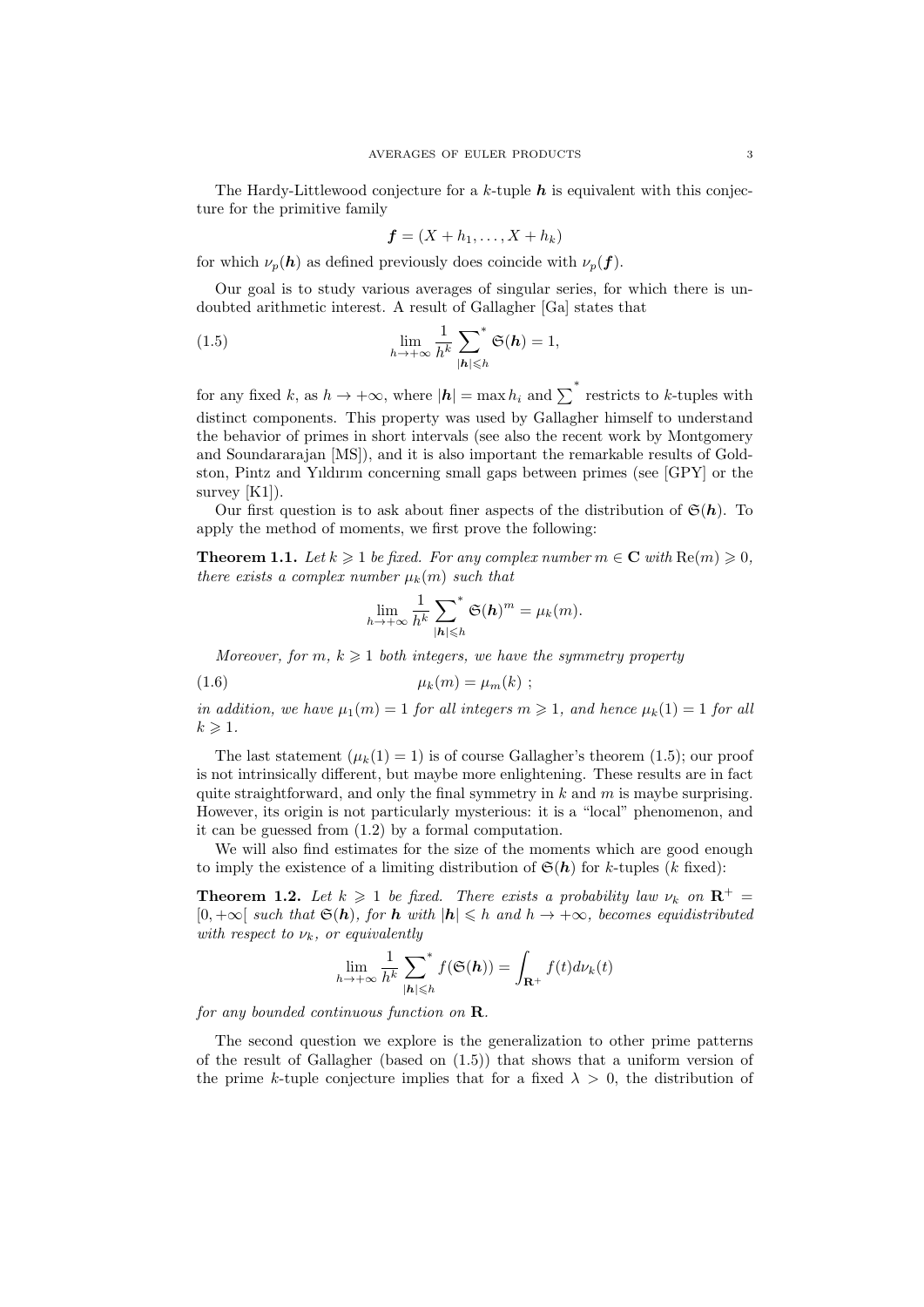#### 4 EMMANUEL KOWALSKI

 $\pi(x + \lambda \log x) - \pi(x)$  is close to a Poisson distribution of parameter  $\lambda$  as  $x \to +\infty$ , i.e., it implies that

$$
(1.7) \qquad \frac{1}{N} |\{n \le N \mid \pi(n+h) - \pi(n) = m\}| \to e^{-\lambda} \frac{\lambda^m}{m!}, \qquad \text{as } N \to +\infty,
$$

for any integer  $m \geqslant 0$ . It turns out that, indeed, under a general uniform version of the Bateman-Horn conjecture, for any fixed primitive family  $f$ , the number of  $f$ prime seeds in short intervals of "fair" length (i.e., intervals around  $n$  in which  $(1.3)$ ) predicts that, on average, there should be a fixed number of  $f$ -prime seeds) always follows a Poisson distribution. As for the symmetry property of the higher moments for the singular series related to  $k$ -tuple conjecture, this turns out to depend primarily on local identities, but we found this rigidity of patterns to be quite surprising at first sight. Precisely:

Theorem 1.3. Assume that the Bateman-Horn conjecture holds uniformly for all primitive families with non-zero singular series, in the sense that

(1.8) 
$$
\pi(N; f) = \frac{1}{\text{peg}(f)} \mathfrak{S}(f) \frac{N}{(\log N)^m} \left(1 + O\left(\frac{c(f)^{\varepsilon}}{\log N}\right)\right)
$$

holds for all primitive families  $f$ , all  $\varepsilon > 0$ , and all  $N \geq 2$ , where

$$
c(f) = \sum_{1 \leq j \leq m} H(f_j), \qquad H(a_0 + a_1 X + \dots + a_d X^d) = \max_i |a_i|,
$$

and the implied constant depends at most on the degrees of the elements of  $f$  and  $\Omega$ 

Let **f** be a fixed primitive family with  $\mathfrak{S}(\mathbf{f}) \neq 0$ . For  $N \geq 1$ , let

$$
\delta(N, \boldsymbol{f}) = \frac{\text{peg}(\boldsymbol{f})}{\mathfrak{S}(\boldsymbol{f})} (\log N)^m.
$$

Then for any  $\lambda > 0$  and any integer  $r \geq 0$ , we have

$$
\lim_{N \to +\infty} \frac{1}{N} |\{n \le N \mid \pi(n + \lambda \delta(N, \boldsymbol{f}); \boldsymbol{f}) - \pi(n; \boldsymbol{f}) = r\}| = e^{-\lambda} \frac{\lambda^r}{r!}.
$$

In other words, for  $N$  large, the number of  $f$ -prime seeds in an interval around  $N \geq 1$  of length  $\lambda(\log N)^m$  is asymptotically distributed like a Poisson random variable with mean given by  $\mathfrak{S}(\mathbf{f}) \text{pg}(\mathbf{f})^{-1} \lambda$ .

The final purpose of this paper is to emphasize the fact that Theorems 1.1 and 1.3 are special cases of the problem of computing the average of some families of values of Euler products, and (because here the Euler products are absolutely convergent or almost so) the outcome is consistent with the heuristic that the  $p$ -factors are independent random variables, so the average of the Euler product is the product of "local" averages. All this is a fairly common theme in analytic number theory, but our presentation is maybe more systematic than usual. The works of Granville-Soundararajan [GS] and Cogdell-Michel [CM] also present this point of view very successfully for values of certain families of L-functions at the edge of the critical strip, and Y. Lamzouri [La] has developed this type of ideas in a quite general context. Although this is not really relevant from the point of view of singular series, we just mention that Euler products built of local averages still make sense inside the critical strip for many families of L-functions, and are closely related to their distribution (as one can see, e.g., from the work of Bohr and Jessen [BJ] for the Riemann zeta function). On the critical line, "renormalized" Euler products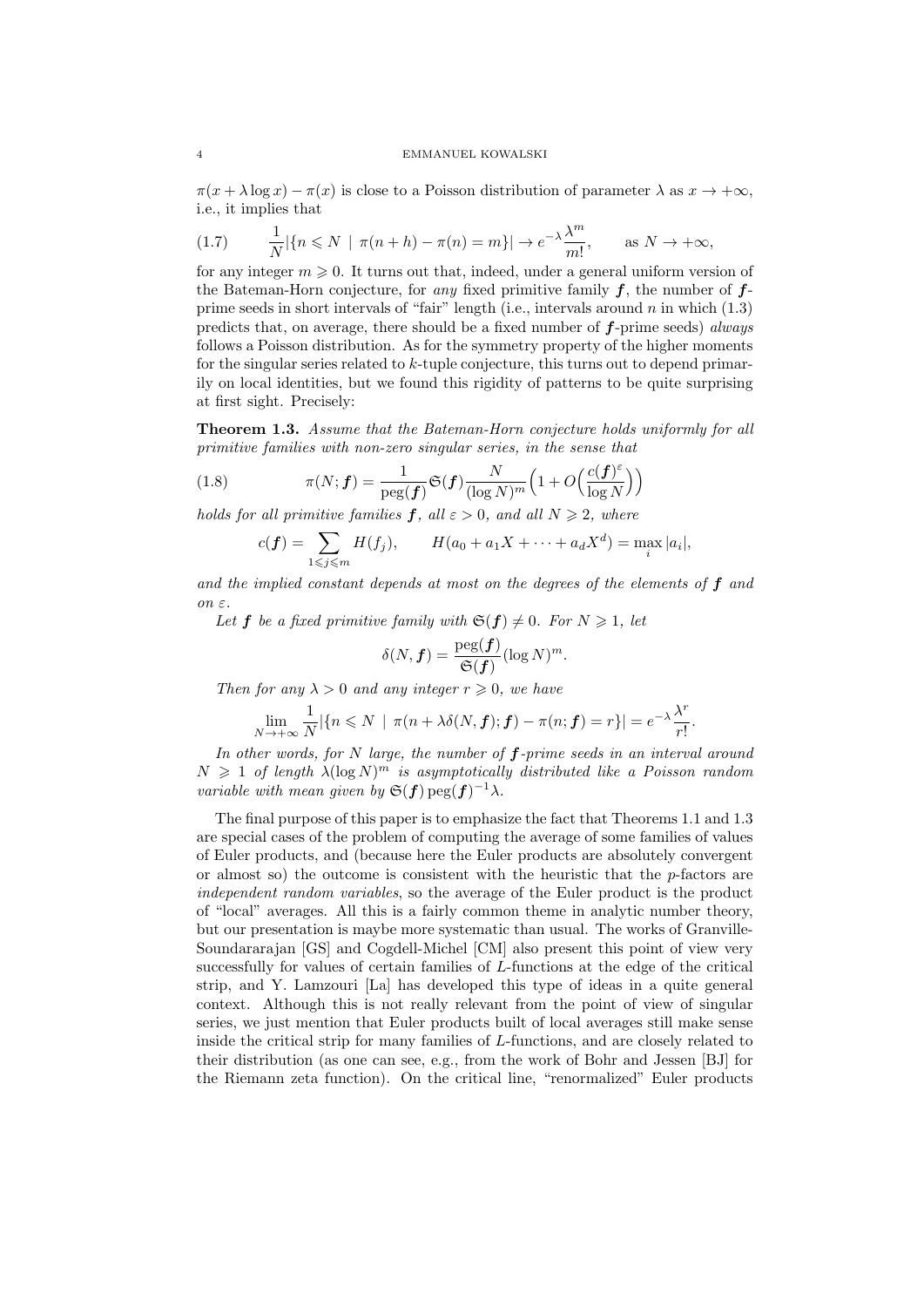still occur in the moment conjectures for  $L$ -functions (see, e.g., [KS]), although other factors (conjecturally linked to Random Matrices) also appear.

In the next section, we state in probabilistic terms a general result on averages of random Euler products. Then we use it to prove Theorem 1.1 and Theorem 1.2 in Sections 3 and 4. In Section 5, we prove Theorem 1.3.

Notation. As usual, |X| denotes the cardinality of a set. By  $f \ll g$  for  $x \in X$ , or  $f = O(g)$  for  $x \in X$ , where X is an arbitrary set on which f is defined, we mean synonymously that there exists a constant  $C \geq 0$  such that  $|f(x)| \leq Cq(x)$  for all  $x \in X$ . The "implied constant" is any admissible value of C. It may depend on the set X which is always specified or clear in context. On the other hand,  $f \sim g$ as  $x \to x_0$  means  $f/g \to 1$  as  $x \to x_0$ .

We use standard probabilistic terminology: a probability space  $(\Omega, \Sigma, P)$  is a triple made of a set  $\Omega$  with a  $\sigma$ -algebra and a measure P on  $\Sigma$  with  $P(\Omega) = 1$ . random variable is a measurable function  $\Omega \to \mathbf{R}$  (or  $\Omega \to \mathbf{C}$ ), and the expectation  $E(X)$  on  $\Omega$  is the integral of X with respect to P when defined. The law of X is the measure  $\nu$  on **R** (or **C**) defined by  $\nu(A) = P(X \in A)$ . If  $A \subset \Omega$ , then  $1_A$  is the characteristic function of A.

For k-tuples  $\mathbf{h} = (h_1, \ldots, h_k)$ , we recall that  $|\mathbf{h}| = \max(|h_i|)$ . When different values of k can occur, we sometimes write  $|h|_k$  to indicate the number of components of  $h$ , in particular a sum such as

$$
\sum_{|\boldsymbol{h}|_k\leqslant h}a(\boldsymbol{h})
$$

is a sum over k-tuples (of positive integers) with components  $\leq h$ .

# 2. A probabilistic statement

We assume given a probability space  $(\Omega, \Sigma, P)$ , and two sequences of random variables

$$
X_p, Y_p : \Omega \to \mathbf{C}
$$

which are indexed by prime numbers.

We assume that  $(Y_p)$  is an independent sequence; recall that this means that

$$
\boldsymbol{P}(Y_{p_1} \in A_1, \ldots, Y_{p_k} \in A_k) = \prod_{1 \leq i \leq k} \boldsymbol{P}(Y_{p_i} \in A_i)
$$

for all choices of finitely many distinct primes  $p_1, \ldots, p_k$ , and all measurable sets  $A_i \subset \mathbf{C}$ , and that a consequence is that (when the expectation makes sense), we have

$$
\mathbf{E}(Y_{p_1}\cdots Y_{p_k})=\mathbf{E}(Y_{p_1})\cdots\mathbf{E}(Y_{p_k}).
$$

We now extend the family to all integers by denoting

$$
X_q = \prod_{p|q} X_p, \qquad Y_q = \prod_{p|q} Y_p,
$$

for any squarefree integer  $q \geq 1$ , and  $X_q = Y_q = 0$  if  $q \geq 1$  is not squarefree. We will consider the behavior of the random Euler products

$$
Z_X = \prod_p (1 + X_p), \qquad Z_Y = \prod_p (1 + Y_p)
$$

and in particular their expectations  $E(Z_X)$  and  $E(Z_Y)$ .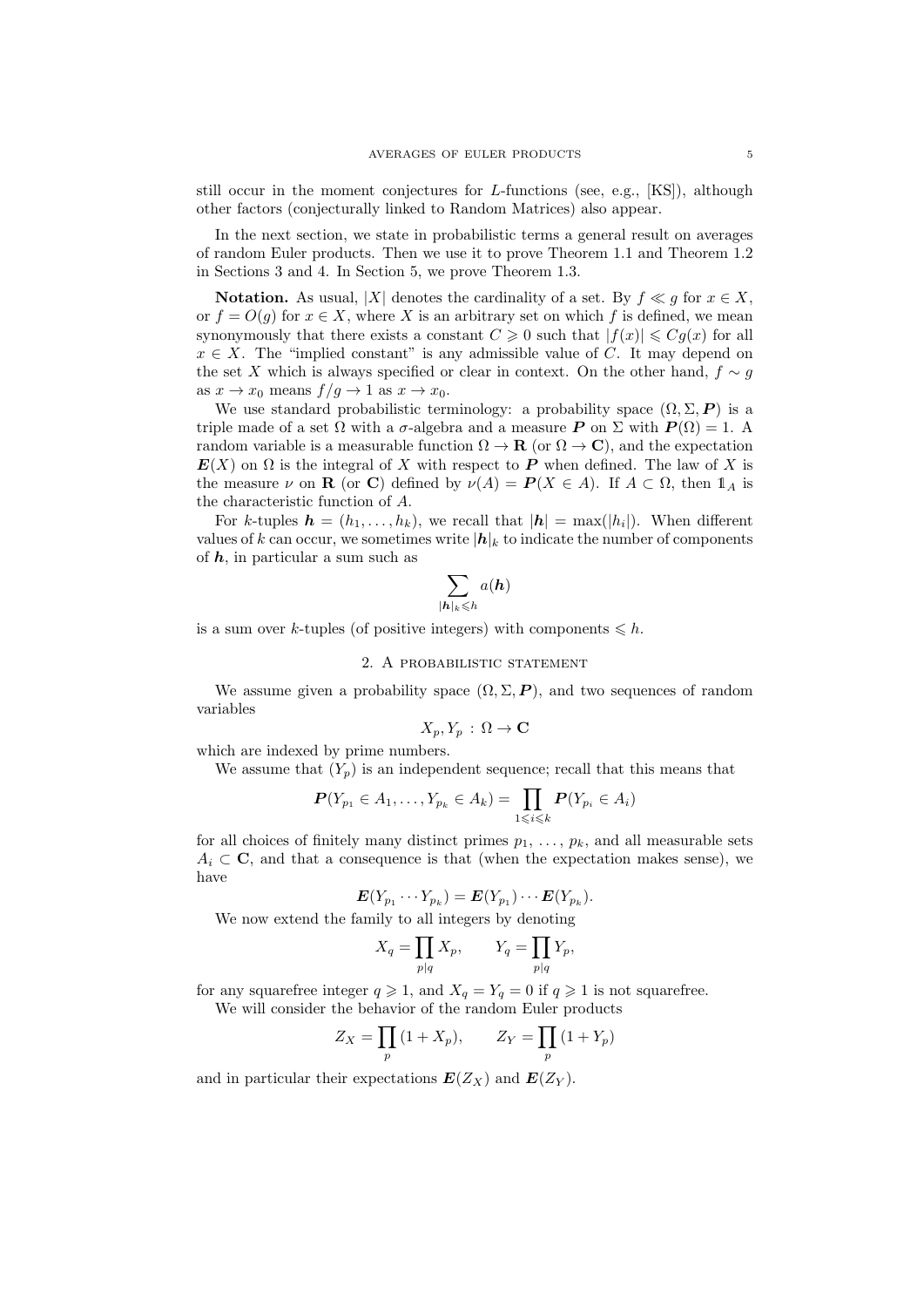For this purpose, we assume that the products converge absolutely (almost surely). More precisely, expand formally

$$
\prod_p (1 + X_p) = \sum_{q \geqslant 1}^{\flat} X_q,
$$

where  $\sum_{n=1}^{\infty}$  restricts the sum to squarefree numbers. Then we assume that

$$
\sum_{q>x}^{b} |X_q| \le R_X(x)
$$

where  $R_X(x)$  is an integrable non-negative random variable such that  $R_X(x) \to 0$ almost surely as  $x \to +\infty$ . It then follows that  $Z_X$  is almost surely an absolutely convergent infinite product.

We moreover assume that the product

$$
(2.2)\qquad \qquad \prod_p\left(1+|\boldsymbol{E}(Y_p)|\right)
$$

converges (absolutely). By independence of the  $(Y_p)$ , we know that

$$
|\boldsymbol{E}(Y_q)|=\Big|\boldsymbol{E}\Bigl(\prod_{p|q}Y_p\Bigr)\Big|=\prod_{p|q}|\boldsymbol{E}(Y_p)|
$$

and so expanding again in series, we obtain that

(2.3) 
$$
\sum_{q \geq 1}^{\flat} |E(Y_q)| = \sum_{q \geq 1}^{\flat} \prod_{p|q} |E(Y_p)| = \prod_{p} (1 + |E(Y_p)|) < +\infty.
$$

Our goal is to show that if  $(X_p)$  is distributed "more or less" like  $(Y_p)$ , but without being independent, the expectation of  $Z_X$  is close to

$$
\prod_p\big(1+\boldsymbol{E}(Y_p)\big).
$$

In particular, we will typically have  $(X_p)$  depend on another parameter (say h), in such a way that  $X_{p,h}$  converges in law to  $Y_p$  (which will remain fixed) when  $h \to +\infty$ , and this will lead to the relation

$$
\lim_{h \to +\infty} \mathbf{E}\Big(\prod_p (1 + X_{p,h})\Big) = \prod_p (1 + \mathbf{E}(Y_p))
$$

in a number of situations. We interpret this as saying that (when applicable) the average of the Euler product  $Z_X$  is obtained "as if" the factors were independent, and taking the product of the local averages  $1 + E(Y_p)$  of the "model" random variables defining  $Z_Y$ .

Here is the precise (and almost tautological) "finitary" statement from which applications will be derived.

**Proposition 2.1.** Let  $(X_p)$ ,  $(Y_p)$  be as above. Then for any choice of the auxiliary parameter  $x > 0$ , we have

$$
E(Z_X) = \prod_p (1 + E(Y_p)) + O\Big(E(R_X(x)) + \sum_{q \leq x} |E(X_q - Y_q)| + \sum_{q > x} |E(Y_q)|\Big),\,
$$

where the implied constant is absolute, and in fact has modulus at most 1.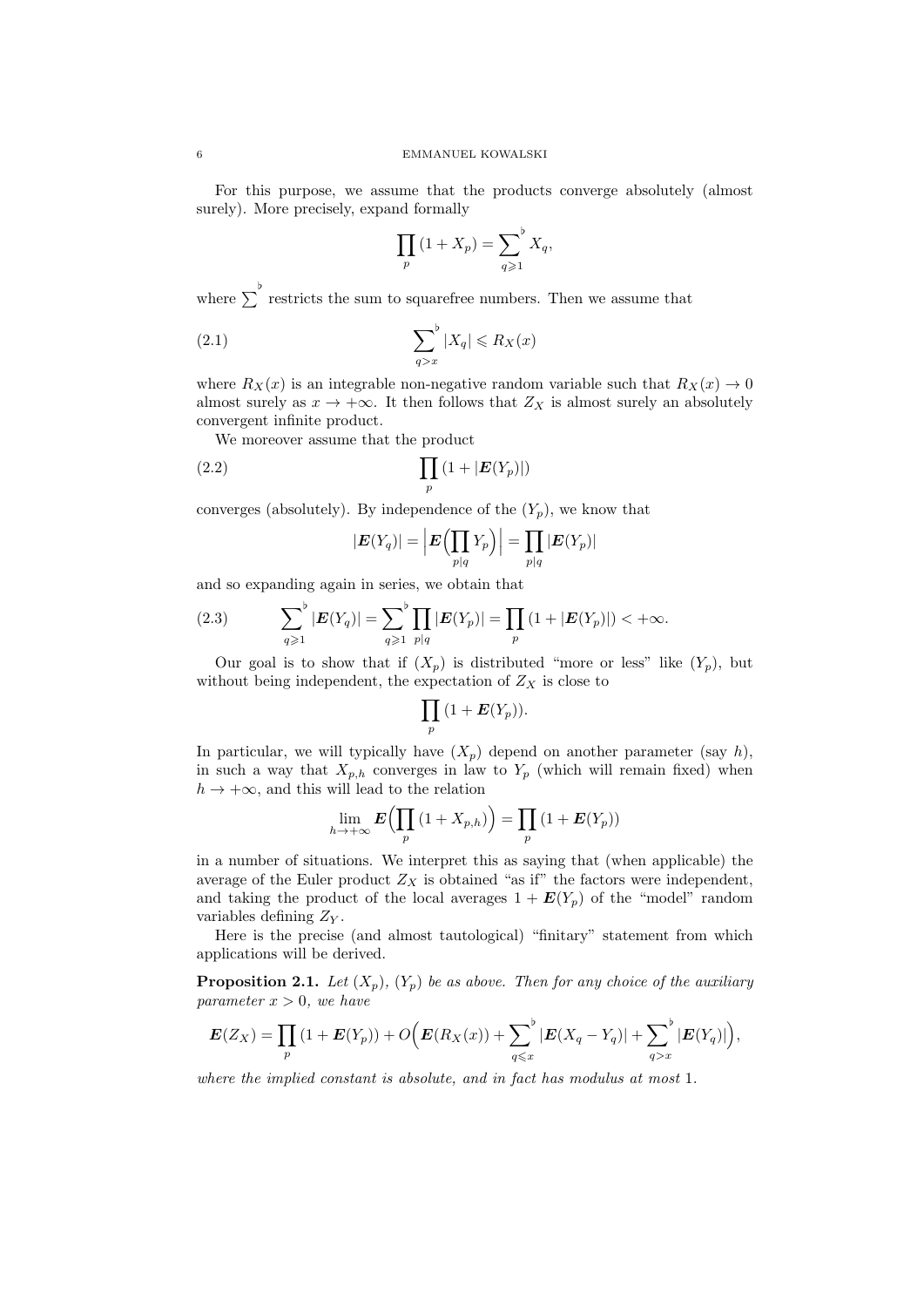*Proof.* This more or less proves itself: for any  $x \ge 1$ , write first

$$
\prod_{p} (1 + X_p) = \sum_{q \geq 1}^{b} X_q = \sum_{q \leq x}^{b} X_q + \sum_{q > x}^{b} X_q,
$$

then use (2.1) to estimate the second term, and take the expectation, which leads to

$$
\boldsymbol{E}(Z_X) = \sum_{q \leq x} \boldsymbol{E}(X_q) + O(\boldsymbol{E}(R_X(x))).
$$

Next, we insert  $Y_q$  by writing  $X_q = Y_q + (X_q - Y_q)$ , getting

$$
\boldsymbol{E}(Z_X) = \sum_{q \leq x}^{\flat} \boldsymbol{E}(Y_q) + \sum_{q \leq x}^{\flat} \boldsymbol{E}(X_q - Y_q) + O(\boldsymbol{E}(R_X(x)))
$$

and then use

$$
\sum_{q \leq x}^{b} E(Y_q) = \sum_{q \geq 1}^{b} E(Y_q) + O\Big(\sum_{q > x}^{b} |E(Y_q)|\Big) = \prod_{p} (1 + E(Y_p)) + O\Big(\sum_{q > x}^{b} |E(Y_q)|\Big),
$$

to conclude the proof.

Remark 2.2. Observe that by  $(2.3)$ , the last term in the remainder tends to zero as  $x \to +\infty$ . Moreover, if  $R_X(x)$  is dominated by an integrable function as  $x \to +\infty$ , the assumption that  $R_X(x) \to 0$  almost surely implies that the first term also tends to zero. Thus to conclude in practical applications, one needs to control the middle term.

In terms of the "extra" parameter  $h$  mentioned before the statement of the proposition, we may typically hope for uniform estimates for  $E(R_X(x))$ , in terms of  $h$ , say

$$
\mathbf{E}(R_X(x)) \ll h^{\alpha} x^{-\beta}, \qquad \alpha, \ \beta > 0;
$$

if we also have a bound of the type

(2.4) 
$$
\boldsymbol{E}(X_q) = \boldsymbol{E}(Y_q) + O(q^{\gamma}h^{-\delta}), \qquad \gamma, \ \delta > 0,
$$

(or if this holds on average over  $q \lt x$ , which may often be easier to prove, as is the case for the error term in the prime number theorem, as shows the Bombieri-Vinogradov theorem), this leads to a remainder term which is

$$
\ll h^{\alpha}x^{-\beta} + x^{1+\gamma}h^{-\delta} + \varepsilon(x)
$$

with  $\varepsilon(x) \to 0$  as  $x \to +\infty$ , uniformly in h. Then we can conclude that

(2.5) 
$$
\lim_{h \to +\infty} E(Z_X) = \prod_p (1 + E(Y_p))
$$

by choosing x suitably as a function of  $h$ , provided we have

$$
\frac{\alpha}{\beta}<\frac{\delta}{\gamma+1}.
$$

We will see this in action concretely in the next sections. Notice that if  $\alpha$  can be chosen arbitrarily small (i.e.,  $R_X(x)$  is bounded almost uniformly in terms of h), then this condition can be met.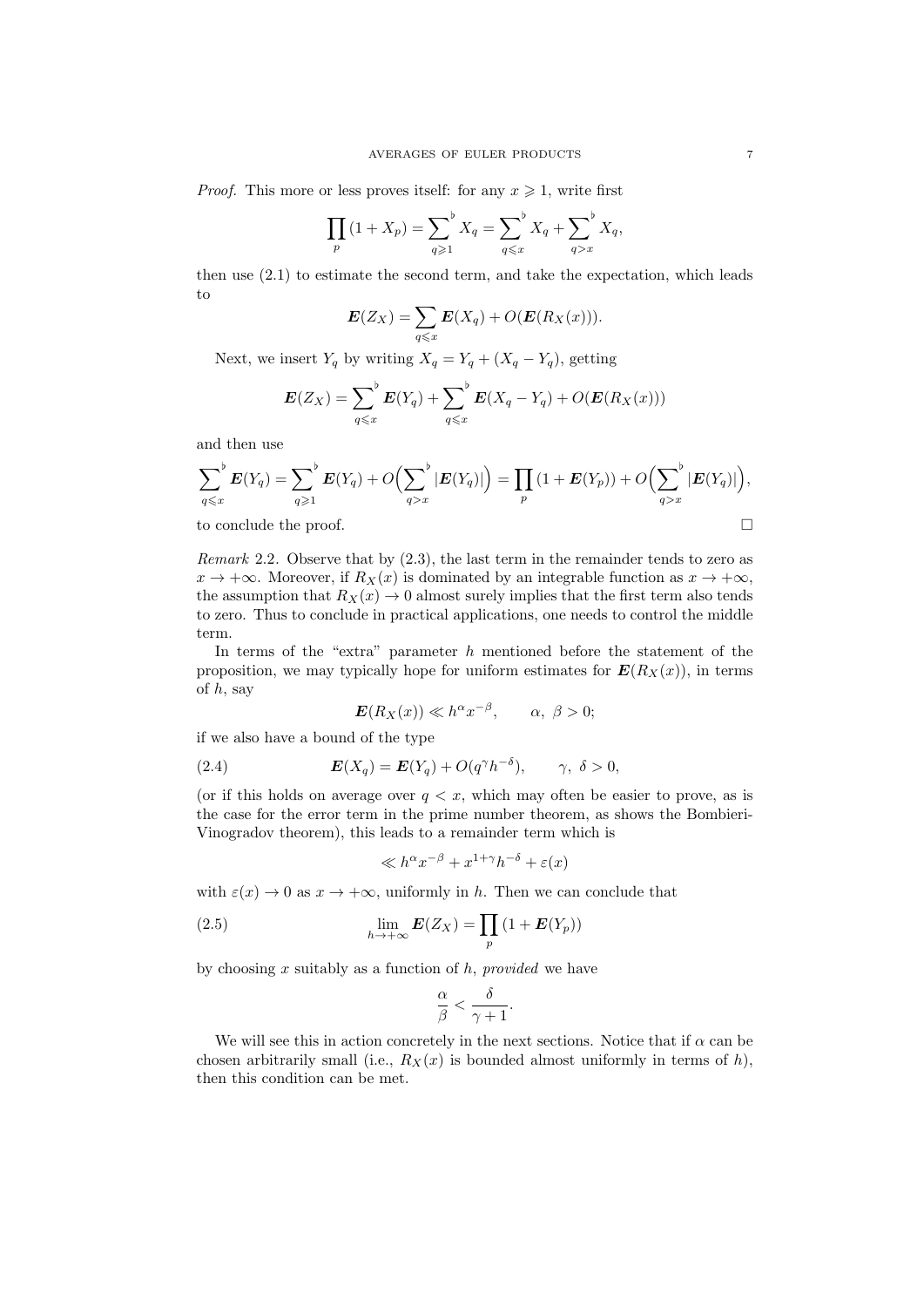*Remark* 2.3. If we assume, instead of (2.2), that the product of  $1 + E(|Y_p|)$  converges, which is stronger, it follows that  $\sum |Y_p| < +\infty$  almost surely (its expectation being finite), and hence the infinite product defining  $Z_Y$  converges absolutely almost surely. Also, since we have

$$
E\left(\prod_{p\leq P} (1+Y_p)\right) = \prod_{p\leq P} (1+E(Y_p))
$$

for all  $P$ , we would obtain

$$
\boldsymbol{E}(Z_Y)=\prod_p\big(1+\boldsymbol{E}(Y_p)\big).
$$

provided  $Z_Y$  converges dominatedly, for instance. This formula is also valid if  $Y_p \geq 0$ , by the monotone convergence theorem. It provides an interpretation of the right-hand side of (2.5).

# 3. MOMENTS OF SINGULAR SERIES FOR THE  $k$ -TUPLE CONJECTURE

In this section, we prove Theorem 1.1, which includes in particular Gallagher's theorem, in a way which may seem somewhat complicated but which clarifies the result.

We first assume an integer  $k \geq 1$  to be fixed. We rewrite (1.1) as

$$
\mathfrak{S}(\boldsymbol{h})=\prod_{p}\Big(1+\frac{p^k-\nu_p(\boldsymbol{h})p^{k-1}-(p-1)^k}{(p-1)^k}\Big).
$$

It is therefore natural to define

$$
a(p,\nu) = \frac{p^k - \nu p^{k-1} - (p-1)^k}{(p-1)^k}
$$

for all primes p and real numbers  $\nu, 0 < \nu \leqslant p$  (omitting the dependency on k). We then define  $a_m(p, \nu)$ , for  $m \in \mathbb{C}$  with  $\text{Re}(m) \geq 0$ , by requiring that

$$
1 + a_m(p, \nu) = (1 + a(p, \nu))^m,
$$

with the convention  $0^m = 0$  if Re $(m) = 0$ ; the condition  $\nu \leq p$  implies that  $1 + a(p, \nu) \geq 0$ , so this is well-defined indeed. (If we assume  $\nu < p$ , we may extend this to all  $m \in \mathbb{C}$ ).

We first need a technical lemma.

**Lemma 3.1.** For  $m \in \mathbb{C}$  with  $\text{Re}(m) \geq 0$ , write  $m^+ = 0$  if  $\text{Re}(m) < 1$ , and  $m^+ = m - 1$  otherwise. For all p prime and  $\nu$  with  $1 \leq \nu \leq \min(p, k)$ , we have

(3.1) 
$$
a_m(p,k) \ll \frac{|m|}{p^2} \left( 1 + O\left(\frac{1}{p^2}\right) \right)^{m^+},
$$

(3.2) 
$$
a_m(p,\nu) \ll \frac{|m|}{p} \left(1+O\left(\frac{1}{p}\right)\right)^{m^+}, \quad \text{if } 1 \leq \nu < k,
$$

where the implied constants depend only on k.

Proof. Notice first that, in the stated range, we have

$$
a(p,k) \ll p^{-2},
$$
  
 
$$
a(p,\nu) \ll p^{-1}, \quad \text{if } 1 \leq \nu < k,
$$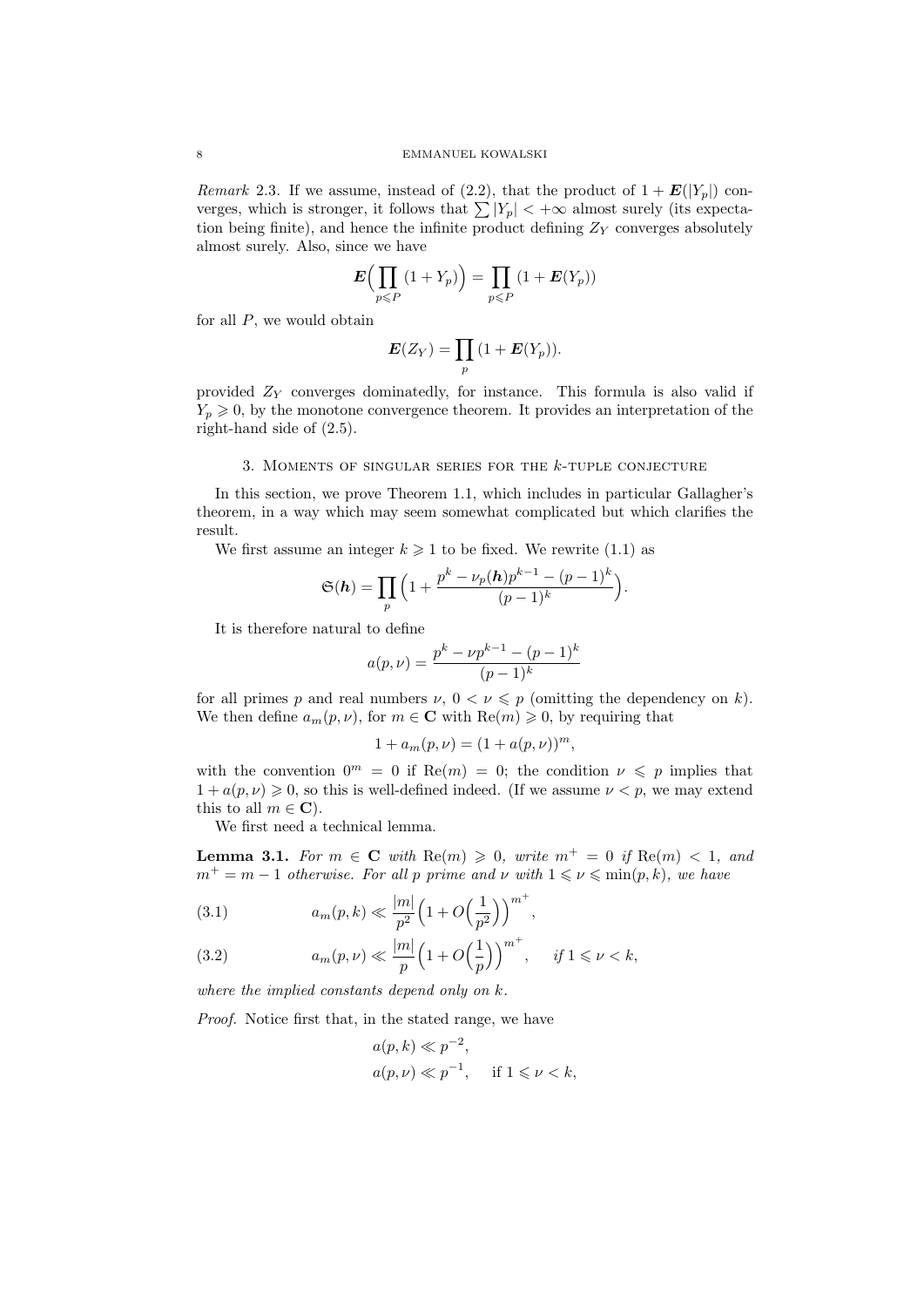where the implied constants depend only on  $k$ , and then write

$$
a_m(p,\nu) = (1 + a(p,\nu))^m - 1 = ma(p,\nu) \int_0^1 (1 + ta(p,\nu))^{m-1} dt
$$

and estimate directly.

We are now going to prove Theorem 1.1. Fix  $h \geq 1$  (though h will tend to infinity at the end). We first interpret the  $m$ -th moment of the singular series in probabilistic terms, then introduce the source of its limiting value in the framework of the previous section.

Consider the finite set (again, depending on  $k$ )

$$
\Omega_1 = \{ \mathbf{h} = (h_i) \mid 1 \leq h_i \leq h, \ h_i \text{ distinct} \},
$$

with the normalized counting measure. Denoting  $h_k^* = |\Omega_1|$ , notice that

(3.3) 
$$
h_k^* = h^k (1 + O(h^{-1}))
$$

for  $h \geq 1$ , the implied constant depending only on k. We will denote by  $E_1$  and  $P_1$ the expectation and probability for this discrete space. So we have, for instance, that

$$
\boldsymbol{P}_1(\nu_p = \nu) = \frac{1}{h_k^*} |\{\boldsymbol{h} \in \Omega_1 \mid \nu_p(\boldsymbol{h}) = \nu\}|.
$$

Our goal is to find the limit as  $h \to +\infty$  of the average

$$
\frac{1}{h_k^*}\sum_{\substack{|{\boldsymbol h}|\leqslant h\\ h_i\text{ distinct}}}\mathfrak{S}({\boldsymbol h})^m={\boldsymbol E}_1(\mathfrak{S}({\boldsymbol h})^m)
$$

(notice that, by (3.3), if the limit exists, it is also the limit of

$$
\frac{1}{h^k}\sum_{\substack{|{\boldsymbol h}|\leqslant h\\ h_i\text{ distinct}}}\mathfrak{S}({\boldsymbol h})^m,
$$

as  $h \to +\infty$ ).

We write  $X_p(h) = a(p, \nu_p(h))$  and  $X_p(m, h) = a_m(p, \nu_p(h))$ , so that

$$
\prod_p (1 + X_p(m, \mathbf{h})) = \mathfrak{S}(\mathbf{h})^m
$$

by construction.

Now consider a second space

$$
\Omega_2 = \prod_p \, (\mathbf{Z}/p\mathbf{Z})^k
$$

with the product measure of the probability counting measures on each factor. We denote by  $\omega = (h_p)_p$  the elements of  $\Omega_2$ . To avoid confusion with  $\nu_p$  defined for  $h \in \Omega_1$ , we introduce the random variables

$$
\rho_p : \begin{cases} \Omega_2 \to \{1, \dots, k\} \\ \omega = (\mathbf{h}_p)_p \mapsto \text{number of distinct } h_i \text{ in } \mathbf{Z}/p\mathbf{Z}, \end{cases}
$$

which satisfy  $1 \leqslant \rho_p \leqslant \min(k, p)$ .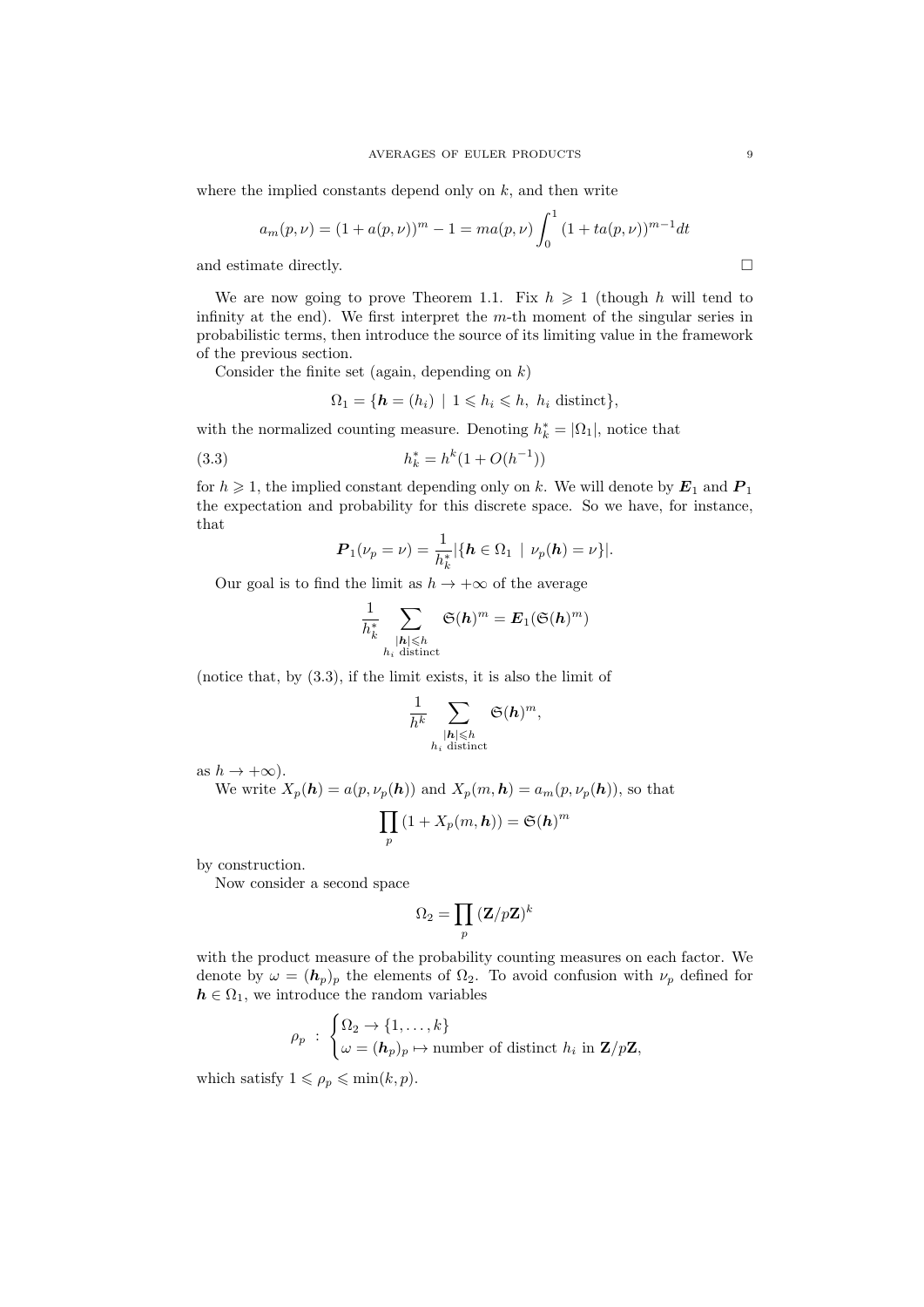We can now define "random" singular series using  $\Omega_2$ , writing  $Y_p = a(p, \rho_p)$  and considering the Euler product

$$
\prod_{p} (1 + Y_p),
$$

and similarly with  $Y_p(m) = a_m(p, \rho_p)$  and

$$
\prod_p (1 + Y_p(m)) = \left(\prod_p (1 + Y_p)\right)^m.
$$

We denote by  $P_2$  and  $E_2$  the probability and expectation for this space. By construction of  $\Omega_2$ , the random variables  $(\rho_p)$  are independent, and so are the  $(Y_p)$ , and the  $(Y_p(m))$  for a given m. Note also that the components  $h_p$  are equidistributed: for any prime p and any  $a \in (\mathbf{Z}/p\mathbf{Z})^k$ , we have

.

(3.4) 
$$
P_2(h_p = a) = \frac{1}{p^k}
$$

We now use Proposition 2.1 to compare the average  $E_1(\mathfrak{S}(h)^m)$  with

$$
\prod \boldsymbol{E}_2((1+Y_p)^m).
$$

Although this proposition is phrased with a single probability space  $\Omega$  on which both Euler vectors are defined, this is not a serious issue and the statement remains valid, provided the expectations are suitably subscripted and one writes

$$
\Big| \boldsymbol{E}_1(X_q(m)) - \boldsymbol{E}_2(Y_q(m)) \Big|
$$

on the right-hand side instead of  $|E(X_q(m) - Y_q(m))|$ .<sup>3</sup>

We start by estimating the tail  $R(x) = R_{X(m)}(x)$  of the Euler product defining  $\mathfrak{S}(h)^m$ . In keeping with probabilistic conventions, we omit the argument  $h \in \Omega_1$ in many places. Denoting

$$
\Delta(\boldsymbol{h}) = \left| \prod_{i < j} \left( h_i - h_j \right) \right| \geqslant 1,
$$

and noting that  $\nu_p = k$  unless  $p | \Delta$ , we have from Lemma 3.1 the bound

$$
|X_p(m)| \ll |m|\Big(1+O\Big(\frac{(p,\Delta)}{p^2}\Big)\Big)^{m^+}(p,\Delta)p^{-2}
$$

for some  $C > 0$  (depending only on k) and all h, m (with  $\text{Re}(m) \geq 0$ ) and p, the implied constant depending only on  $k$  (this justifies, in particular, the convergence of the Euler product  $Z_X$  for every h). Hence, taking the product over  $p | q$  for a squarefree integer  $q$ , we get

$$
|X_q(m)| \leqslant (|m|B)^{\omega(q)}(q,\Delta)q^{-2}\prod_{p|q}\left(1+C\frac{(p,\Delta)}{p^2}\right)^{m^+}
$$

$$
P(X_p = a) = \frac{1}{h_k^*} |\{h \in \Omega_1 \mid a(p, \nu_p(h)) = a\}|,
$$
  

$$
P(Y_p = a) = \frac{1}{p^k} |\{h \in (\mathbf{Z}/p\mathbf{Z})^k \mid a(p, \rho_p(h)) = a\}|.
$$

 $^3$  We could also simply consider  $\Omega=\Omega_1\times\Omega_2$  with the product measure, or equivalently (and maybe more elegantly) assume that we start with some space  $\Omega$  and two vectors  $(X_p)$ ,  $(Y_p)$ , distributed according to the prescription of  $\Omega_1$  and  $\Omega_2$  respectively, i.e., with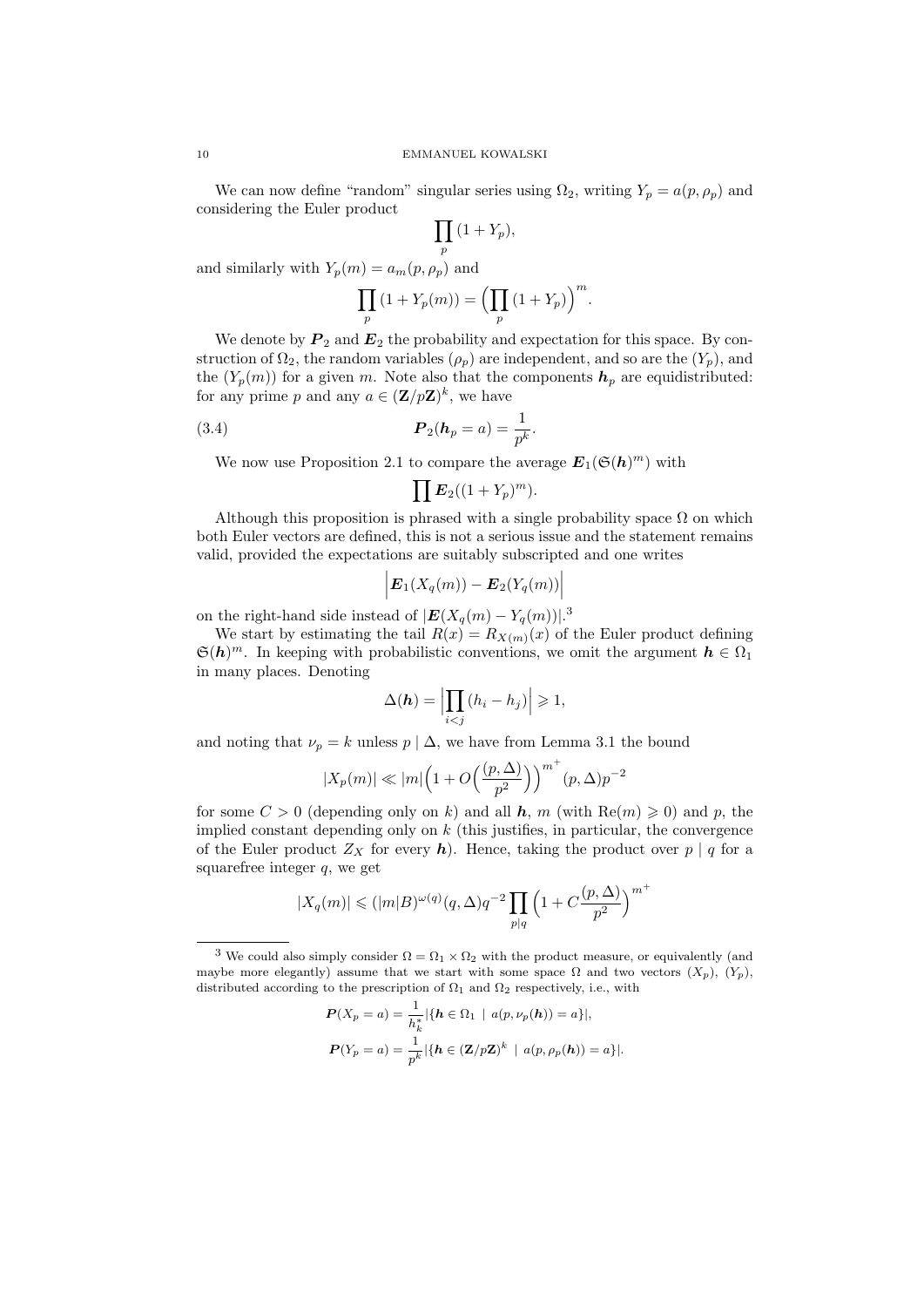for some constants  $B > 0$  and  $C \ge 0$  depending only on k. Since  $\Delta$  is bounded by

$$
(3.5) \t\t |\Delta| \leq (2h)^{k^2},
$$

a standard computation with sums of multiplicative functions leads to

$$
\sum_{q>x}^{b} |X_q(m)| \ll x^{-1} (\log 2hx)^D
$$

for  $x \ge 2$  and some constant  $D \ge 0$ , depending on k and m.

The next step is to justify the analogue of the convergence of (2.2); more precisely, we have

(3.6) 
$$
\prod_{p} (1 + \bm{E}_2(|Y_p(m)|)) < +\infty.
$$

Indeed, Lemma 3.1 leads to

$$
\mathbf{E}_2(|Y_p(m)|) \ll p^{-2} + p^{-1} \mathbf{P}_2(\rho_p < k) \ll p^{-2}
$$

for  $p \geq 2$ , where the implied constant depends on k and m, since it is clear that we have

(3.7) P <sup>2</sup>(ρ<sup>p</sup> < k) 6 k(k − 1) 2p

for all primes p and  $k \geq 1$  (write that the event  $\{\rho_p \leq k\}$  is the union – not necessarily disjoint – of the  $k(k-1)/2$  events  $h_i = h_j$  with  $i \neq j$ , each of which has probability  $1/p$  by uniform distribution  $(3.4)$ ). By independence, we then also get

(3.8) E2(|Yq(m)|) 6 A ω(q) q −2 .

for all squarefree integers q and some constant  $A \geq 1$ , which depends only on k and  $m<sub>1</sub>$ 

Finally, it remains to estimate  $\mathbf{E}_1(X_q(m)) - \mathbf{E}_2(Y_q(m))$ . We claim that, for any  $a \in \mathbf{C}$ , we have

(3.9) 
$$
\mathbf{P}_1(X_q(m) = a) = \left(1 + O\left(\frac{q}{h}\right)\right) \mathbf{P}_2(Y_q(m) = a) + O\left(\frac{k^{\omega(q)}}{h}\right)
$$

where the implied constants depend only on  $k$ . Assuming this, and noting that  $X_q(m)$  and  $Y_q(m)$  take the same finitely many values (at most  $k^{\omega(q)}$  distinct values, which are

$$
\ll \frac{F^{\omega(g)}}{q}
$$

where the implied constant and  $F$  depend on  $m$  and  $k$ ), it follows that

$$
\boldsymbol{E}_1(X_q(m)) = \left(1 + O\left(\frac{q}{h}\right)\right) \boldsymbol{E}_2(Y_q(m)) + O\left(\frac{G^{\omega(q)}}{h}\right),
$$

where  $G$  depends on  $m$  and  $k$ , leading in turn to

$$
\left| \boldsymbol{E}_1(X_q(m)) - \boldsymbol{E}_2(Y_q(m)) \right| \ll \frac{q}{h} \boldsymbol{E}_2(|Y_q(m)|) + \frac{G^{\omega(q)}}{h} \ll \frac{E^{\omega(q)}}{h}
$$

(see  $(3.8)$ ), where the implied constant depends only on k and m, as does E.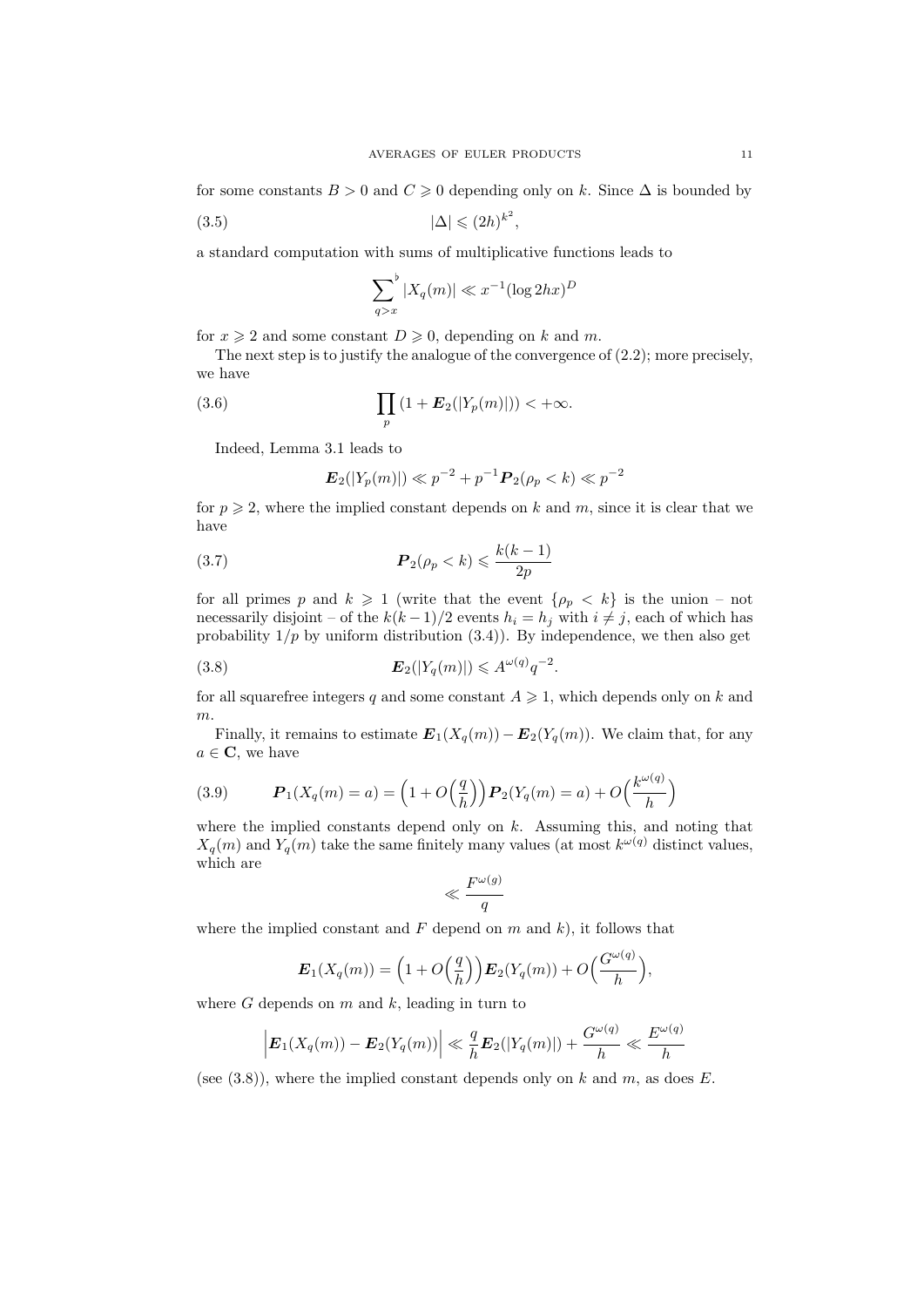### 12 EMMANUEL KOWALSKI

Summing over  $q \lt x$ , it then follows from Proposition 2.1 that

$$
\frac{1}{h_k^*} \sum_{\mathbf{h}}^* \mathfrak{S}(\mathbf{h})^m = \mathbf{E}_1 \Big( \prod_p \left( 1 + X_p(m) \right) \Big) = \prod_p \left( 1 + \mathbf{E}_2(Y_p(m)) \right) +
$$

$$
O\Big(xh^{-1} (\log 2hx)^B + x^{-1} (\log 2hx)^D\Big)
$$

for some B depending on k and m. Choosing for instance  $x = h^{1/2}$  leads to the existence of the m-th moment of singular series, with limiting value given by (3.10)

$$
\mu_k(m) = \prod_p \left(1 + \boldsymbol{E}_2(Y_p(m))\right) = \prod_p \left(1 - \frac{1}{p}\right)^{-km} \left\{\frac{1}{p^k} \sum_{\boldsymbol{h} \in (\mathbf{Z}/p\mathbf{Z})^k} \left(1 - \frac{\rho_p(\boldsymbol{h})}{p}\right)^m\right\}.
$$

It only remains to prove (3.9). Note that this is clearly an expression of quantitative equidistribution (or convergence in law) of  $X_q$  to  $Y_q$  as  $h \to +\infty$ .<sup>4</sup>

The proof is quite simple. First of all, given arbitrary integers  $s_p$  with  $p \mid q$ , we have

$$
P_1(\nu_p(h) = s_p \text{ for } p \mid q) = \frac{1}{h_k^*} \sum_{\substack{\nu_p(h) = s_p \text{ for } p \mid q \\ |h| \leq h}} \frac{1}{\left|\frac{1}{h_k^*} \sum_{\substack{\rho_p(h_p) = s_p \\ h_p \in (\mathbf{Z}/p\mathbf{Z})^k}} \sum_{\substack{\mathbf{h} \mid h \mid \leq h \\ \mathbf{h}_p \in (\mathbf{Z}/p\mathbf{Z})^k}} \frac{1}{\left|\frac{h}{\mathbf{h}_p}\right|}
$$

(where there are as many outer sums in the last line as there are primes dividing q, and the last sum involves summation conditions for all  $p | q$ ). This inner sum is

(3.11) 
$$
\sum_{\substack{|h| \leq h \\ h \equiv h_p \pmod{p|q}}}^{*} 1 = \sum_{\substack{|h| \leq h \\ h \equiv h_p \pmod{p|q}}} 1 + O(h^{k-1})
$$

where the implied constant depends on k (i.e., we now forget the condition on  $h$  to have distinct components). Lattice-point counting leads to

$$
\sum_{\substack{|\boldsymbol{h}| \leqslant h \\ \boldsymbol{h}_p \pmod{p(q)}}} 1 = \frac{h^k}{q^k} \Big( 1 + O\Big(\frac{q}{h}\Big) \Big)
$$

where the implied constant depends again only on  $k$ . In view of the equidistribution of  $h_p$  for  $(h_p)_p \in \Omega_2$ , we therefore derive from the above the following quantitative equidistribution result:

$$
(3.12) \ \boldsymbol{P}_1\big(\nu_p(\boldsymbol{h})=s_p \text{ for } p \mid q\big) = \boldsymbol{P}_2\big(\rho_p(\boldsymbol{h}_p)=s_p \text{ for } p \mid q\big) \Big(1+O\Big(\frac{q}{h}\Big)\Big)+O\Big(\frac{1}{h}\Big).
$$

Now to derive (3.9), we need only observe that  $Y_q(m)$  and  $X_q(m)$  are "identical" functions of  $\rho_p$  and  $\nu_p$  respectively (for p | q). Hence (3.12) implies (3.9) by summing over all possible values of  $(s_p)_{p|q}$  leading to a given a, using the fact that there are at most  $k^{\omega(q)}$  such values (the latter being a very rough estimate!).

It remains to prove the symmetry property (1.6) to finish the proof of Theorem 1.1. We note in advance that since  $\mathfrak{S}(h) = 1$  for all 1-tuple h, we have

 $h$ 

<sup>4</sup> It can also be interpreted as a form of "sieve axiom".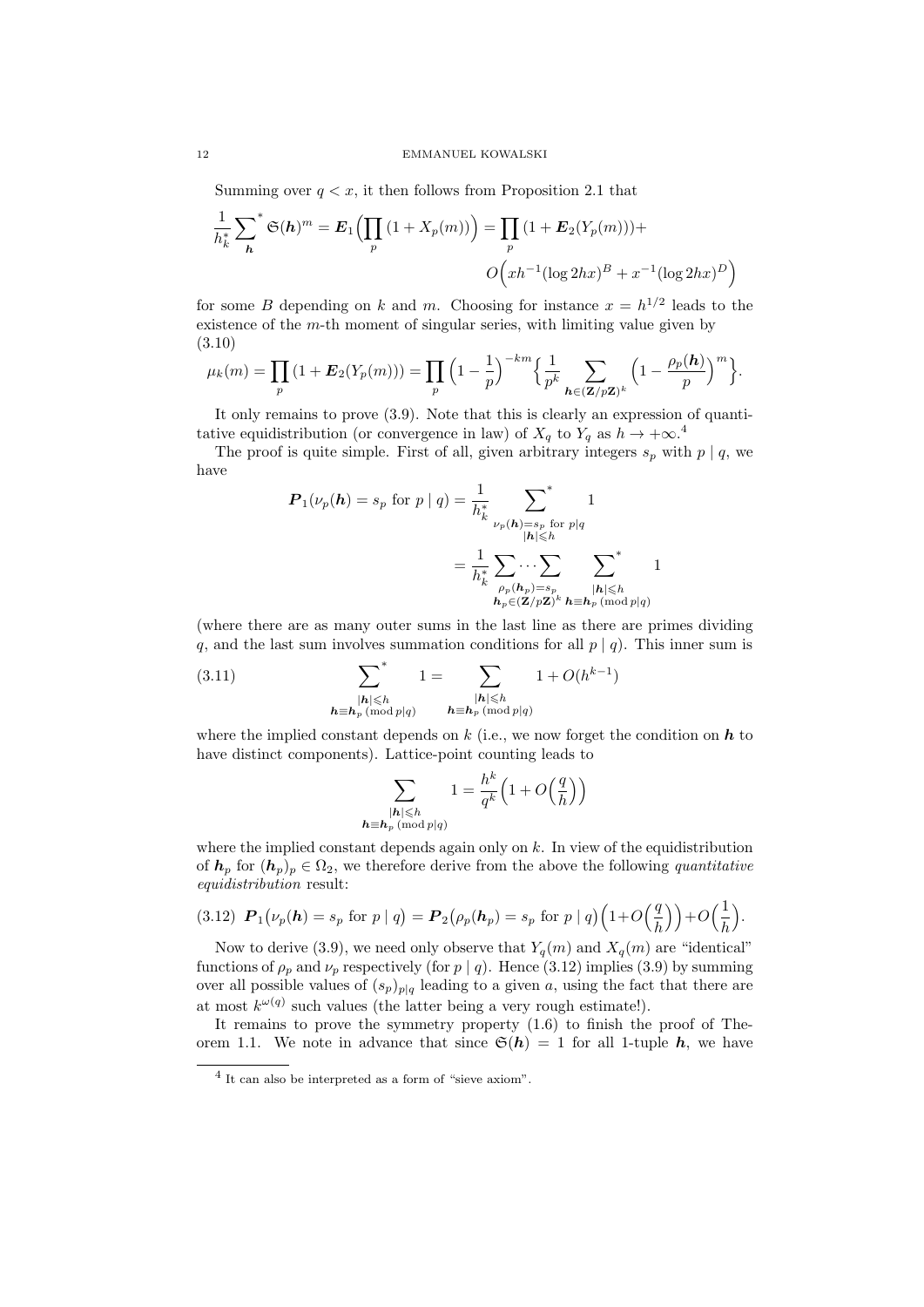$\mu_1(m) = 1$  for all  $m \ge 1$ , and hence  $\mu_k(1) = 1$  for all  $k \ge 1$ , which is Gallagher's result (1.5).

The symmetry turns out to be true "locally", i.e., the p-factor of the Euler products (3.10) defining  $\mu_k(m)$  and  $\mu_m(k)$  coincide for all p and integers k,  $m \geq 1$ .

There are different ways to see this, and the following seems to encapsulate the origin of the phenomenon. Given a finite set F (which will be  $\mathbf{Z}/p\mathbf{Z}$ ), consider the following obviously symmetric expression of  $m$  and  $k$ :

$$
\frac{1}{|F|^{m+k}}\sum_{\substack{\boldsymbol{x}\in F^m,\\ \{x_i\}\cap\{h_j\}=\emptyset}}1
$$

(which is the probability, for the normalized counting measure on  $F^{k+m}$ , that a pair of a k-tuple and an m-tuple, both of elements of  $F$ , do not contain a common element). Then it can be interpreted either as

$$
\frac{1}{|F|^m} \sum_{\tau=1}^m \sum_{\substack{\mathbf{x} \in F^m \\ \rho(\mathbf{x}) = \tau}} \frac{1}{|F|^k} \sum_{\substack{\mathbf{h} \in F^k \\ \{h_j\} \cap \{x_i\} = \emptyset}} 1 = \frac{1}{|F|^m} \sum_{\tau=1}^m \sum_{\substack{\mathbf{x} \in F^m \\ \rho(\mathbf{x}) = \tau}} \left(1 - \frac{\tau}{|F|}\right)^k
$$

$$
= \frac{1}{|F|^m} \sum_{\mathbf{x} \in F^m} \left(1 - \frac{\rho(\mathbf{x})}{|F|}\right)^k
$$

or (by the same computation with  $m$  and  $k$  reversed) as

$$
\frac{1}{|F|^k}\sum_{\pmb{h}\in F^k}\Big(1-\frac{\rho(\pmb{h})}{|F|}\Big)^m,
$$

(using  $\rho(\cdot)$  to denote the number of distinct elements in F of an m-tuple, then of a k-tuple).

Applied with  $F = \mathbf{Z}/p\mathbf{Z}$ , up to the symmetric factor  $(1 - 1/p)^{-km}$  in (3.10), the first is the p-factor for  $\mu_m(k)$ , and the second is the p-factor for  $\mu_k(m)$ , showing that they are indeed equal.

Remark 3.2. Quantitatively, we have proved that

$$
\sum_{|\mathbf{h}| \leqslant h}^* \mathfrak{S}(\mathbf{h})^m = \mu_k(m) h_k^* + O(h^{k-1/2+\varepsilon}),
$$

for any  $\varepsilon > 0$ , where the implied constant depends on k and m. For  $m = 1$ , Montgomery and Soundararajan [MS, (17), p. 593] have obtained a more refined expansion with contributions of size  $h^{k-1}$  log h and  $h^{k-1}$ , and error term of size  $h^{k-3/2+\varepsilon}.$ 

Remark 3.3. The fact that  $\mu_k(1) = 1$  can be used to recover the combinatorial identities used by Gallagher [Ga, p. 7–8] instead of the probabilistic phrasing above. We review this for completeness: in order to prove  $\mu_k(1) = 1$ , it suffices to show that the average of  $a(p, \rho_p)$  is zero. We have

$$
\sum_{\mathbf{h}\in(\mathbf{Z}/p\mathbf{Z})^k} a(p,\rho_p(\mathbf{h})) = \sum_{\nu=1}^p a(p,\nu) |\{\mathbf{h}\in(\mathbf{Z}/p\mathbf{Z})^k \,|\, \rho_p(\mathbf{h}) = \nu\}|
$$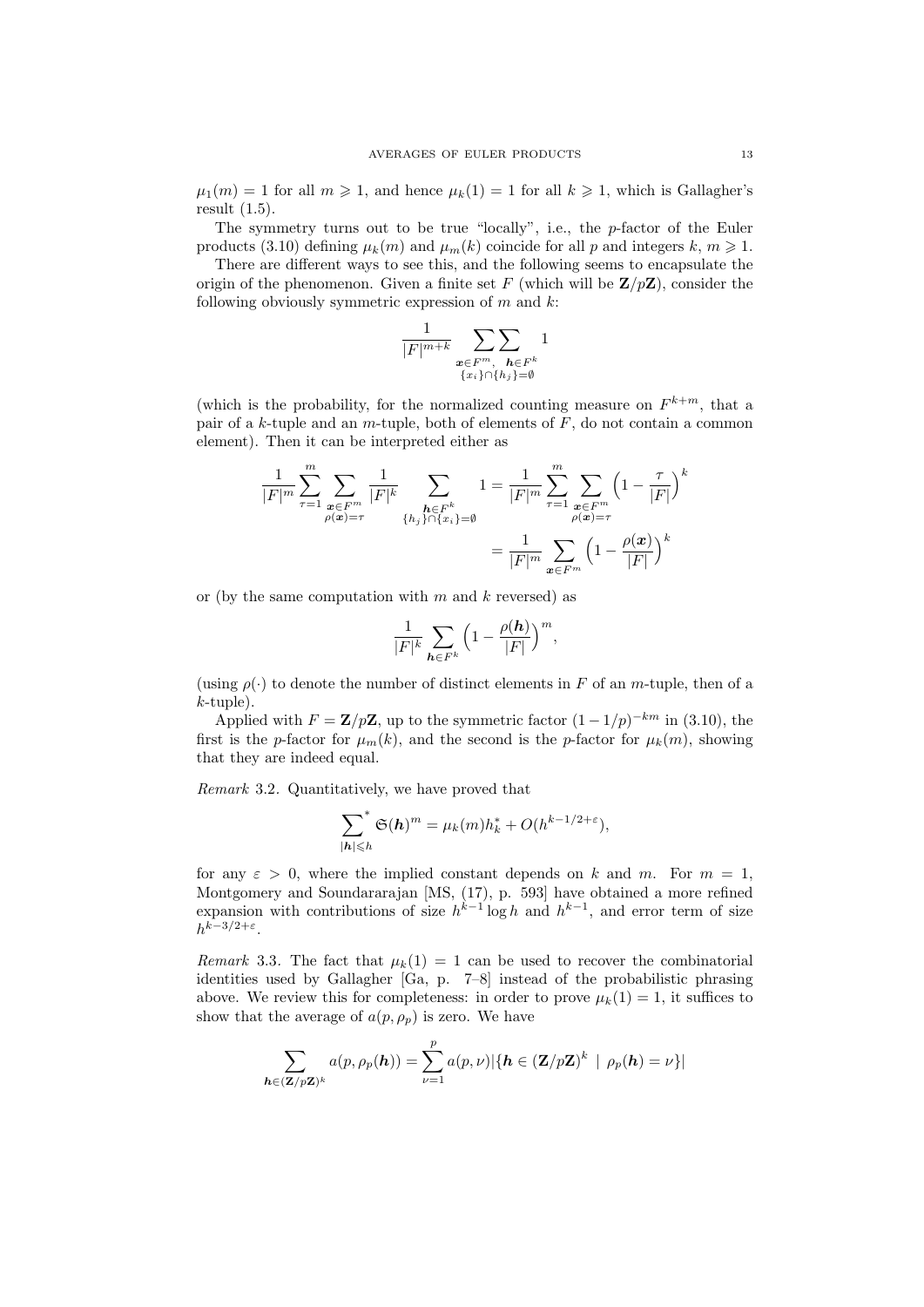and on the other hand, we have

$$
|\{\mathbf{h} \in (\mathbf{Z}/p\mathbf{Z})^k \mid \rho_p(\mathbf{h}) = \nu\}| = \binom{p}{\nu} \binom{k}{\nu},
$$

where  $\{k \atop \nu}$  is the number of surjective maps from a set with k elements to one with  $\nu$  elements<sup>5</sup>; indeed, a k-tuple h with  $\nu$  distinct values is the same as a map  $\{1,\ldots,k\} \to \mathbf{Z}/p\mathbf{Z}$  with image of cardinality  $\nu$ , i.e., the set of such tuples is the disjoint union of those sets of surjective maps

$$
\{1,\ldots,k\} \to I
$$

over  $I \subset \mathbf{Z}/p\mathbf{Z}$  with order  $\nu$ .

Therefore, Gallagher's result follows from the identity

$$
\sum_{\nu=1}^p a(p,\nu) \binom{p}{\nu} \binom{k}{\nu} = 0
$$

which is proved in [Ga, p. 7], and which we have therefore reproved. Similarly, the identities

$$
\sum_{\nu=1}^{p} {p \choose \nu} {k \choose \nu} = p^k, \quad \sum_{\nu=1}^{p} \nu {p \choose \nu} {k \choose \nu} = p^{k+1} - p(p-1)^k,
$$

of [Ga, p. 8] can be derived from the proof that the p-factor for  $\mu_k(1)$  is 1. Remark 3.4. From (1.2), one can guess that  $\mu_k(m) = \mu_m(k)$  for  $m \ge 1$  integer, by computing

$$
\sum_{|\mathbf{h}| \leqslant h} \left( \sum_{n \leqslant N} \prod_{1 \leqslant i \leqslant k} \Lambda(n+h_i) \right)^m = \sum_{|\mathbf{h}|_k \leqslant h} \sum_{|\mathbf{n}|_m \leqslant N} \prod_{\substack{1 \leqslant i \leqslant k \\ 1 \leqslant j \leqslant m}} \Lambda(n_j+h_i)
$$

(where  $n$  is an m-tuple), which is a symmetric expression in  $n$  and  $h$ , except for the ranges of summation, and which should be asymptotic to either  $\mu_k(m)h^kN^m$ or  $\mu_m(k)h^kN^m$  by a uniform k-tuple conjecture. In fact, the computation we did amounts to doing the same argument locally (i.e., looking on average over  $h$  at the distribution of integers such that, for a fixed prime p,  $n + h_1, \ldots, n + h_k$  are not divisible by p).

This symmetry  $\mu_k(m) = \mu_m(k)$ , despite the simplicity of its proof, is a very strong property, as pointed out to us by A. Nikeghbali. Indeed, write  $X_k = Z_{Y,k}$ , the random variable given by the random singular series. Since we have

$$
\mu_k(m) = \int_{\mathbf{R}^+} t^m d\nu_k(t) = E(X_k^m),
$$

the symmetry implies that the sequence  $(E(X_k^m))_k$ , for a *fixed* value of m, is the sequence of moments of a probability distribution of  $[0, +\infty]$ , which is a highly non-trivial property. We refer to the survey [Si] of the classical theory surrounding the "moment problems", noting that from Theorem 1 of loc. cit. it follows that, for any fixed  $m \geq 1$ , we have

$$
\sum_{\substack{0 \le i \le N \\ 0 \le j \le N}} \sum_{\alpha_i \bar{\alpha_j} \mu_{i+j}} (\alpha_i) > 0, \qquad \sum_{\substack{0 \le i \le N \\ 0 \le j \le N}} \sum_{\alpha_i \bar{\alpha_j} \mu_{i+j+1}} (\alpha_i) > 0,
$$

<sup>&</sup>lt;sup>5</sup> This is denoted  $\sigma(k,\nu)$  in [Ga], and it is not the standard notation, which would write  $r! \binom{k}{r}$ instead.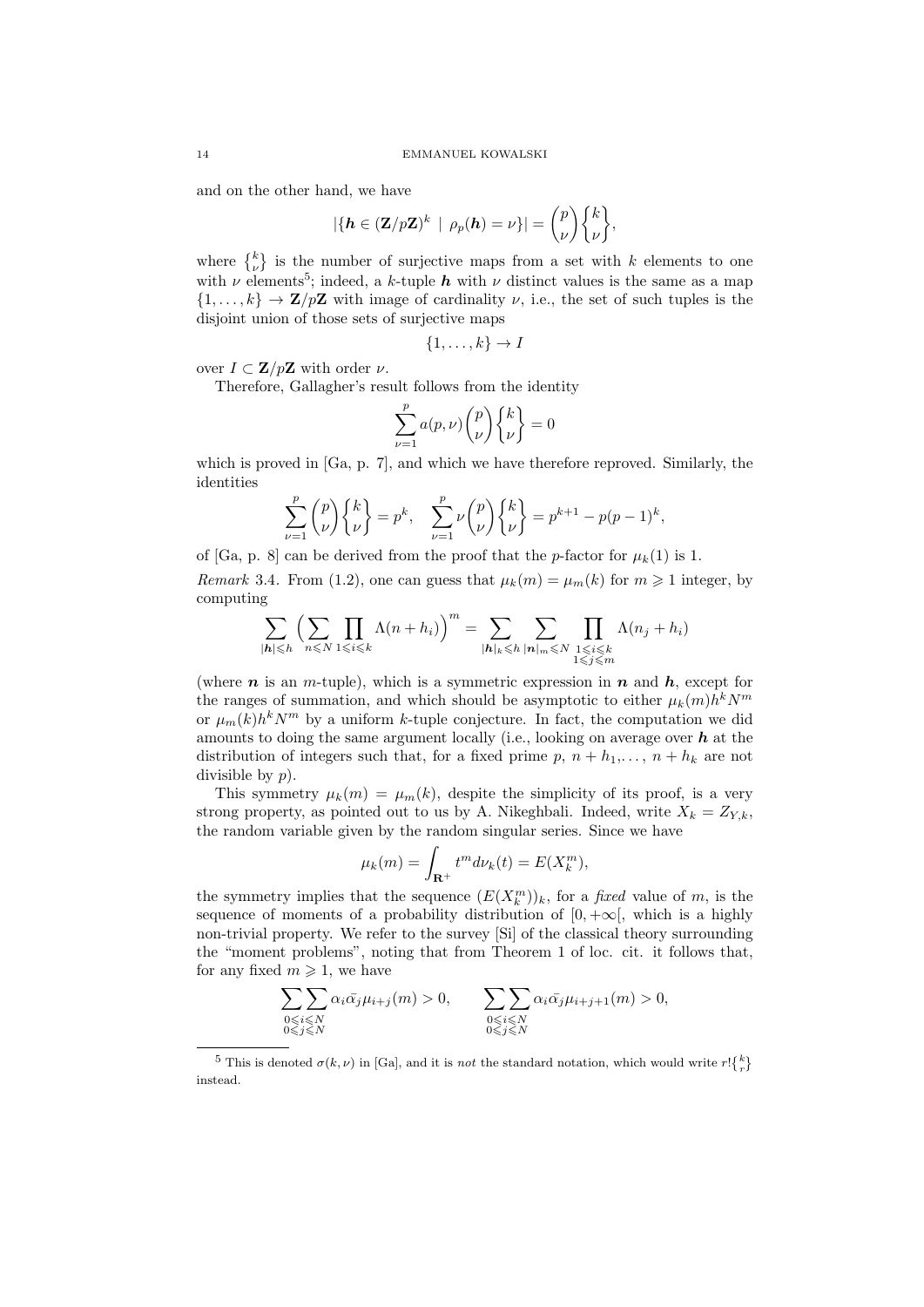for any  $N \geq 1$  and any complex numbers  $(\alpha_i) \in \mathbb{C}^N - \{0\}.$ 

It would be quite interesting to know what other types of natural sequences of random variables (or probability distributions) satisfy the relation  $E(X_k^m)$  =  $E(X_m^k)$ . One fairly general construction is as follows (this was pointed out by A. Nikeghbali and P. Bourgade): just take  $X_n = Z^n$  for Z a random variable such that all moments of Z exist, or a bit more generally, take a sequence  $(X_n)$  of positive random variables such that the  $X_n^{1/n}$  are identically distributed. But note that the variables we encountered are not of this type.

**Example 3.5.** Let  $m = 2$ . We find (using the symmetry property) that the meansquare of  $\mathfrak{S}(h)$  is given by

$$
\lim_{h\to+\infty}\frac{1}{h^k}\sum_{|\boldsymbol{h}|\leq h}\mathfrak{S}(\boldsymbol{h})^2=\mu_k(2),
$$

where

$$
\mu_k(2) = \prod_p \Big( \Big(1 - \frac{1}{p}\Big) \Big(1 - \frac{2}{p}\Big)^k + \frac{1}{p} \Big(1 - \frac{1}{p}\Big)^k \Big) \Big(1 - \frac{1}{p}\Big)^{-2k}.
$$

In particular, we find (using Pari/GP for instance):

$$
\mu_2(2) = 2.300...
$$
  $\mu_3(2) = 6.03294...$   
\n $\mu_4(2) = 17.562...$   $\mu_5(2) = 55.255...$   
\n $\mu_6(2) = 184.18...$ 

Note that the second (and higher) moments increase quickly with  $k$  (as proved in Proposition 4.1 in the next section). This is explained intuitively by the fact that  $\mathfrak{S}(h)$  is often zero: for instance, the 2-factor of  $\mathfrak{S}(h)$  is zero unless all  $h_i$  are of the same parity, which happens with probability  $2^{1-k}$  only (see Example 4.3 for a more precise estimate). For those, of course, the 2-factor is very large (equal to  $2^{k-1}$ ).

# 4. Growth and distribution of moments of singular series

In this section, we will prove Theorem 1.2, using the methods of moments. For this, we consider the problem (which has independent interest) of determining the growth of  $\mu_k(m)$ . We look at the dependency on m for fixed k, or equivalently the dependency on  $k$  for fixed  $m$ , by symmetry (as in Example 3.5). The result is that the moments grow just a bit faster than exponentially.

**Proposition 4.1.** For any fixed  $k \geq 1$ , we have

$$
\log \mu_k(m) = km \log \log 3m + O(m), \qquad \text{for } m \geq 1,
$$

where the implied constant depends on k.

Proof. We use the formula (3.10), written in the form

$$
\mu_k(m) = \prod_p \left(1 - \frac{1}{p}\right)^{-km} \mathbf{E}_2\left(\left(1 - \frac{\rho_p}{p}\right)^m\right).
$$

We will prove first that

 $\log \mu_k(m) \geq k m \log \log 3m + O(m),$ 

for  $m \geq 1$ , with an implied constant depending on k, before proving the corresponding upper bound.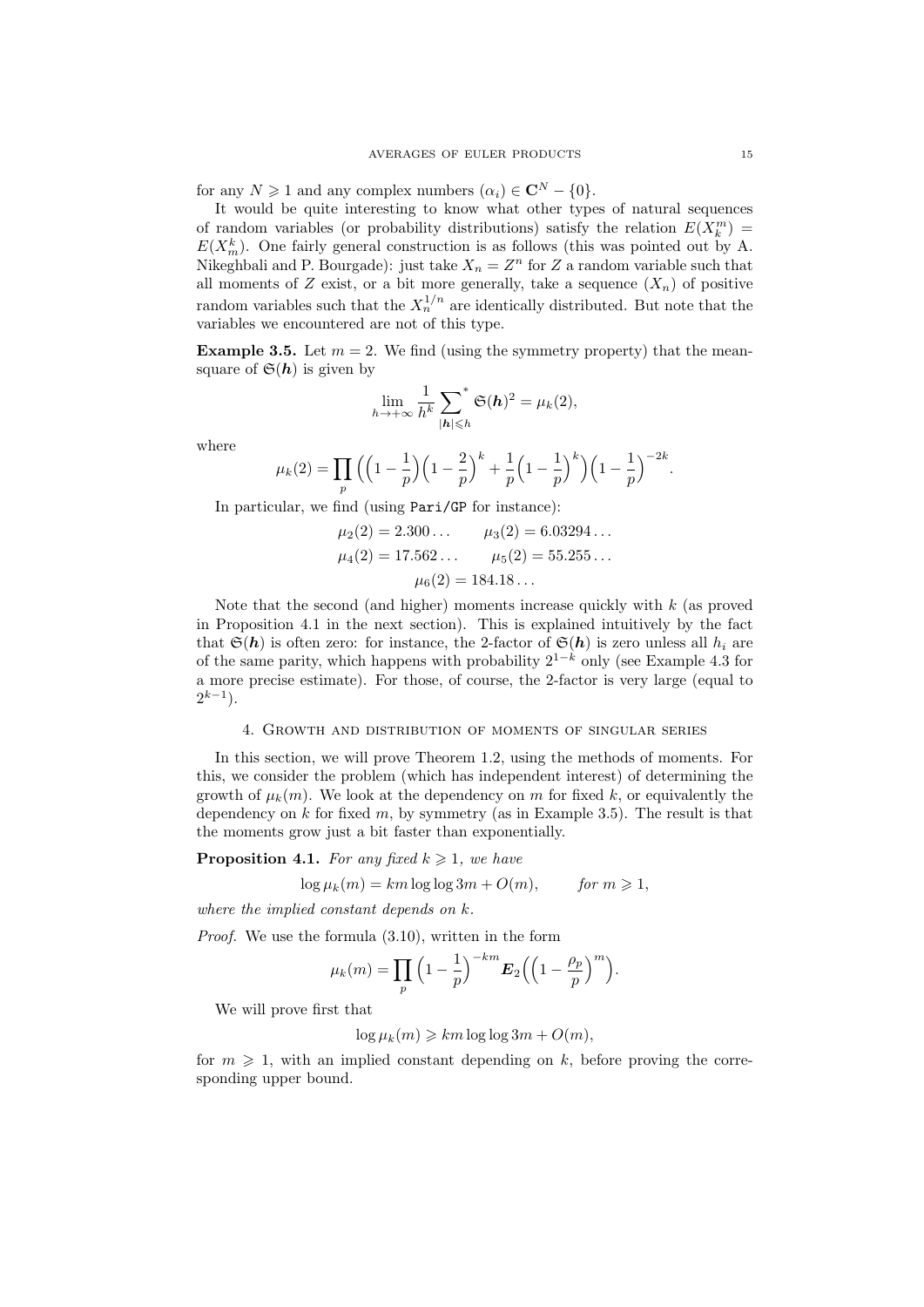We start by checking that all terms in the Euler product are  $\geq 1$ , i.e., for all primes p, all integers k and all real numbers  $m \geq 1$ , we have

(4.1) 
$$
\boldsymbol{E}_2\left(\left(1-\frac{\rho_p}{p}\right)^m\right) \geqslant \left(1-\frac{1}{p}\right)^{mk}.
$$

Indeed, by the symmetry between the p-factor for  $\mu_k(1)$  and for  $\mu_1(k)$ , we have

$$
\left(1-\frac{1}{p}\right)^k = \boldsymbol{E}_2\Big(1-\frac{\rho_p}{p}\Big),\,
$$

while raising to the  $m$ -th power and applying Hölder's inequality gives

$$
\left(E_2\Big(1-\frac{\rho_p}{p}\Big)\right)^m \leqslant E_2\Big(\Big(1-\frac{\rho_p}{p}\Big)^m\Big).
$$

From this we can bound  $\mu_k(m)$  from below by any subproduct, and we look at

$$
\mu_k^*(m) = \prod_{p \leqslant m} \left(1 - \frac{1}{p}\right)^{-km} E_2\Big(\Big(1 - \frac{\rho_p}{p}\Big)^m\Big).
$$

The probability that  $\rho_p$  is 1 is clearly equal to  $p^{-(k-1)}$  (there are only p k-tuples with this property). Hence we have crude lower bounds

$$
\mathbf{E}_2\Big(\Big(1-\frac{\rho_p}{p}\Big)^m\Big) \geqslant \frac{1}{p^{k-1}}\Big(1-\frac{1}{p}\Big)^k
$$

and

$$
\mu_k(m) \ge \mu_k^*(m) \ge \prod_{p \le m} \left(1 + \frac{1}{p-1}\right)^{k(m-1)} \frac{1}{p^{k-1}}.
$$

The logarithm of this expression is easily bounded from below as follows:

$$
\log \mu_k(m) \geq k(m-1) \sum_{p \leq m} \log \left( 1 + \frac{1}{p-1} \right) - (k-1) \sum_{p \leq m} \log p
$$

$$
= km \log \log 3m + O(m),
$$

for  $m \geq 2$ , the implied constant depending only on k, by standard estimates, and we can incorporate trivially  $m = 1$  also.

To prove the corresponding upper bound, we split the Euler product (3.10) into two ranges: we write

$$
\mu_k(m) = \mu_k^{(1)}(m)\mu_k^{(2)}(m),
$$

where  $\mu_k^{(1)}$  $\binom{N}{k}(m)$  is the product over primes  $p < km$  (which includes the range used for the lower bound), while  $\mu_k^{(2)}$  $\binom{2}{k}(m)$  is the product over the other primes  $p \geq k m$ . We will show that

$$
\log \mu_k^{(1)}(m) \leqslant km \log \log 3m + O(m), \quad \log \mu_k^{(2)}(m) \ll \frac{m}{\log 2m},
$$

with implied constants depending on  $k$ , and this will conclude the proof.

We start with small primes, and simply bound the expectation of  $(1 - \rho/p)^m$  by the trivial bound 1; this leads to

$$
\log \mu_k^{(1)}(m) \leqslant -km \sum_{p < km} \log \left(1 - \frac{1}{p}\right) = km \log \log 3m + O(m),
$$

where the implied constant depends on  $k$ , again by standard estimates.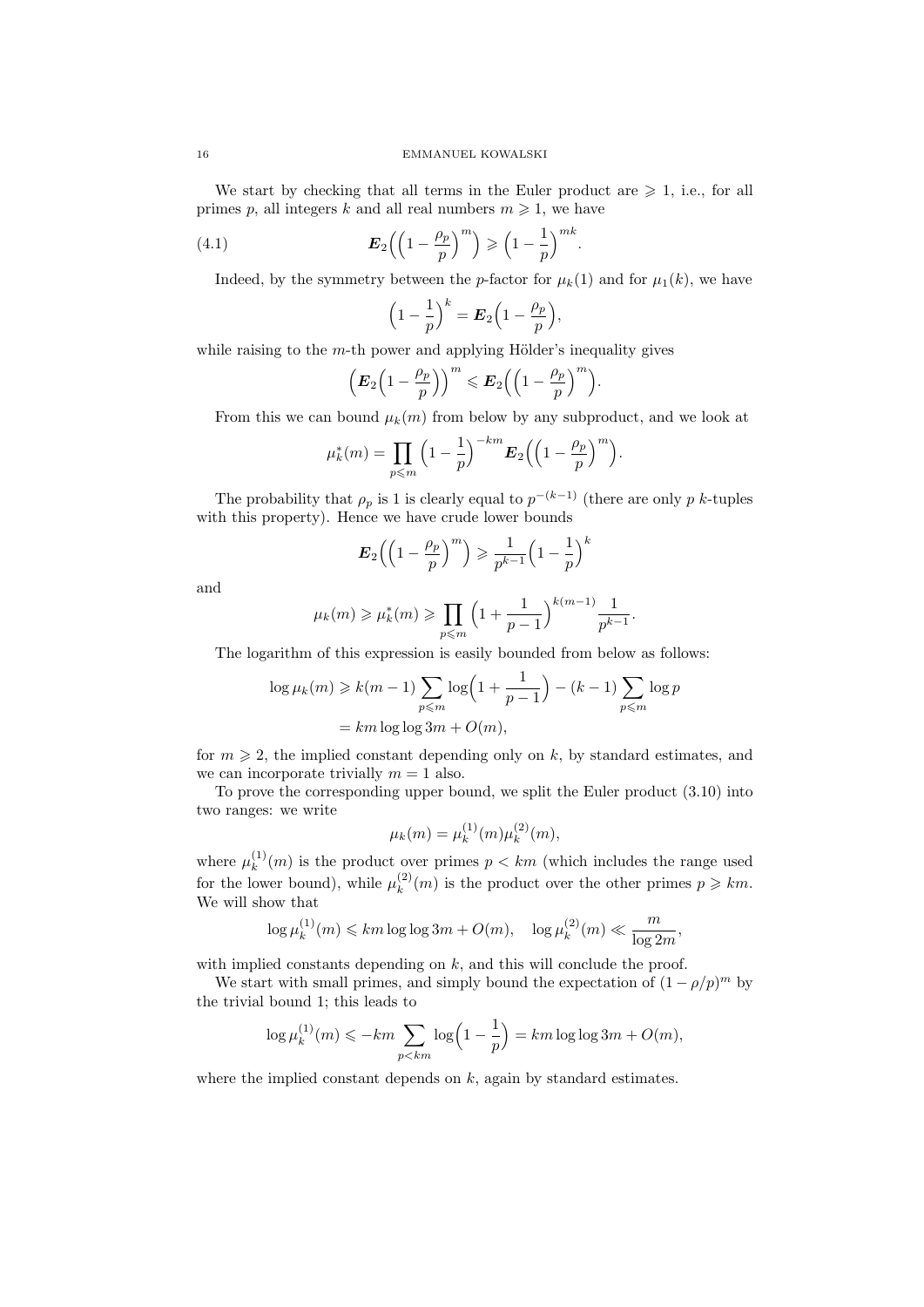Next, we estimate  $\mu_k^{(2)}$  $\binom{2}{k}(m)$  more carefully. The logarithm (say  $\mathcal{L}(x)$ ) of the product restricted to  $km \leqslant p \leqslant x$  is given by

$$
\mathcal{L}(x) = -km \sum_{km \le p \le x} \log(1 - p^{-1}) + \sum_{km \le p \le x} \log \mathbf{E}_2 \Big( \Big( 1 - \frac{\rho_p}{p} \Big)^m \Big).
$$

Using (3.7), we write first, for  $p \geq k m$ , the upper bound

$$
E_2\left(\left(1-\frac{\rho_p}{p}\right)^m\right) \leq \left(1-\frac{k}{p}\right)^m (1-P_2(\rho_p < k)) + P_2(\rho_p < k)
$$
  
=  $\left(1-\frac{k}{p}\right)^m + P_2(\rho_p < k) \left(1-\left(1-\frac{k}{p}\right)^m\right)$   
 $\leq \left(1-\frac{k}{p}\right)^m + \frac{mk^2(k-1)}{2p^2}$   
 $\leq 1 - \frac{mk}{p} + \frac{m(m-1)}{2} \frac{k^2}{p^2} + \frac{mk^2(k-1)}{2p^2},$   
=  $1 - \frac{mk}{p} + \frac{m^2k^2}{2p^2} + \frac{mA_k}{2p^2}$ 

(with  $A_k = k^3 - 2k^2$ ) since

$$
1 - mx \le (1 - x)^m \le 1 - mx + \frac{m(m - 1)}{2}x^2 \qquad \text{for } 0 \le x \le 1, \ m \ge 1.
$$

Moreover, we have  $\log(1-x) \leqslant -x-x^2/2$  for  $0 \leqslant x < 1$ , and hence after some rearranging, we obtain

$$
\log \mathbf{E}_2 \Big( \Big(1 - \frac{\rho_p}{p}\Big)^m \Big) \leqslant -\frac{mk}{p} + \frac{m^2k^2}{2p^2} + \frac{mA_k}{2p^2} - \frac{1}{2} \Big( \frac{mk}{p} - \frac{m^2k^2}{2p^2} - \frac{mA_k}{2p^2} \Big)^2
$$
  
= 
$$
-\frac{mk}{p} + \frac{m^3k^2}{p^3} - \frac{m^4k^4}{8p^4} + \frac{mA_k}{2p^2} - \frac{m^2kA_k}{2p^3} - \frac{m^2A_k^2 - 2m^3k^2A_k}{8p^4},
$$

the terms involving  $(m^2k^2)/(2p^2)$  having cancelled out.

 $\overline{p}$ 

Summing over  $km \leq p \leq x$ , we can let x go to infinity in all but the first resulting term since they define convergent series; bounding the tail by

$$
\sum_{k>m} \frac{1}{p^{\sigma}} \ll (km)^{1-\sigma} (\log 2km)^{-1},
$$

leads to

$$
\sum_{km \le p \le x} \log \mathbf{E}_2 \left( \left( 1 - \frac{\rho_p}{p} \right)^m \right) \le -km \sum_{km \le p \le x} \frac{1}{p} + O\left( \frac{m}{\log 2m} \right)
$$

for all m and  $x \geq k m$ , where the implied constant depends on k. Finally,

$$
\log \mathcal{L}(x) \leqslant -km \sum_{km < p \leqslant x} \left(\frac{1}{p} + \log\left(1 - \frac{1}{p}\right)\right) + O\left(\frac{m}{\log 2m}\right),
$$

and since  $p^{-1} + \log(1 - p^{-1})$  defines an absolutely convergent series with tail (for  $p > y$  decreasing like  $y^{-1}(\log y)^{-1}$ , we obtain the desired bound for

$$
\log \mu_k^{(2)}(m) = \lim_{x \to +\infty} \mathcal{L}(x).
$$

 $\Box$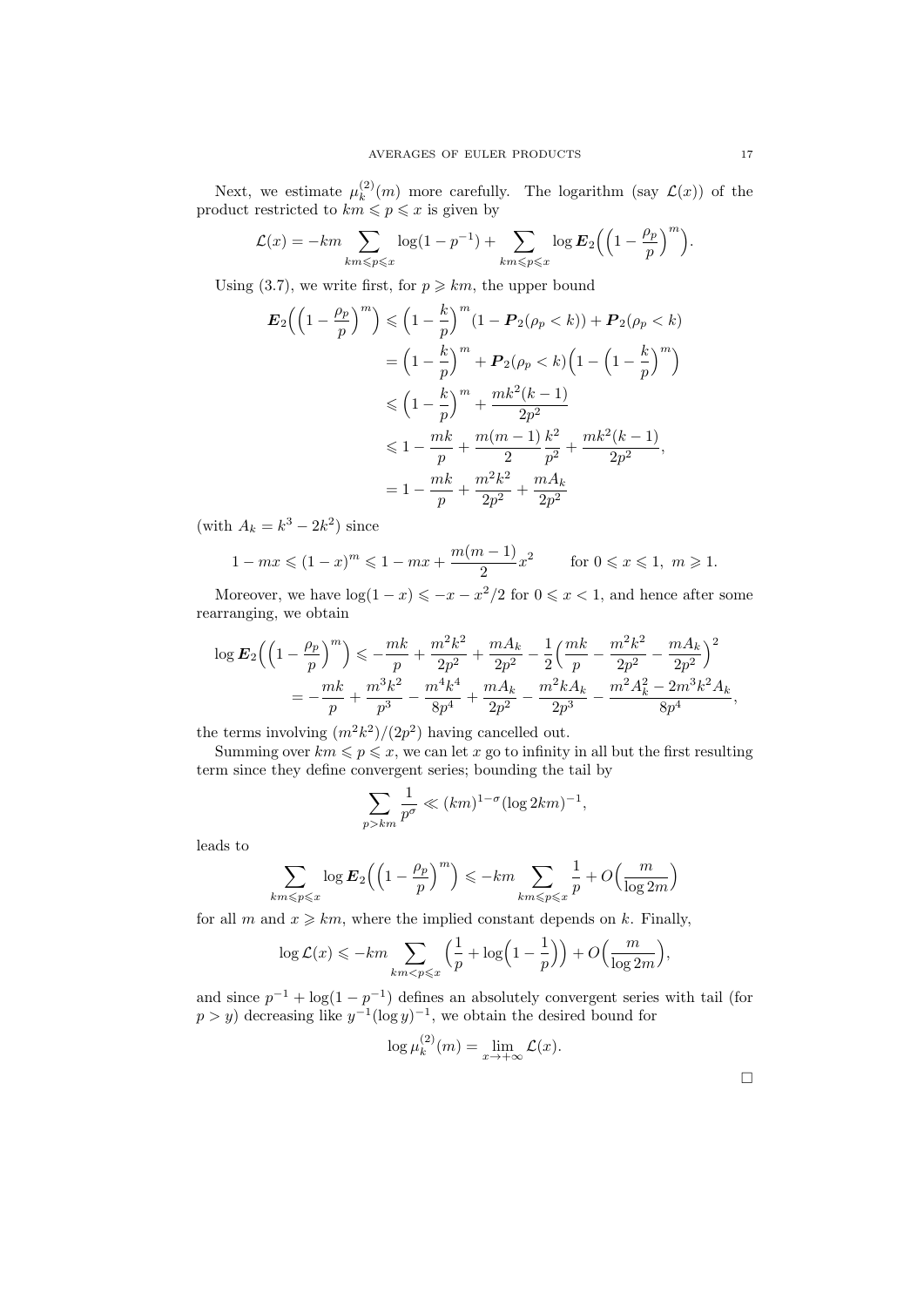The existence of a limiting distribution (Theorem 1.2) is an easy consequence of this.

**Corollary 4.2.** Let  $k \geq 1$  be a fixed integer. As h goes to infinity, the singular series  $\mathfrak{S}(h)$  for  $h \in \Omega_1$ , i.e., such that  $|h| \leq h$ , converges in law to the random singular series

$$
Z_Y = Z_{Y,k} = \prod_p \left(1 - \frac{1}{p}\right)^{-k} \left(1 - \frac{\rho_p}{p}\right)
$$

on  $\Omega_2$ . In other words, there exists a probability law  $\nu_k$  on  $[0, +\infty]$ , which is the law of  $Z_Y$ , such that  $\mathfrak{S}(h)$ , for  $|h| \leqslant h$ , becomes equidistributed with respect to  $\nu_k$ , or equivalently

$$
\lim_{h \to +\infty} \frac{1}{h^k} \sum_{|\mathbf{h}| \leq h}^* f(\mathfrak{S}(\mathbf{h})) = \int_{\mathbf{R}^+} f(t) d\nu_k(t)
$$

for any bounded continuous function on  $\mathbf R$ . Moreover we have

(4.2) 
$$
\mu_k(m) = \boldsymbol{E}_2(Z_Y^m) = \int_{\mathbf{R}^+} t^m d\nu_k(t).
$$

*Proof.* First of all, using  $(3.10)$ , the monotone and dominated convergence theorems and (3.6) imply that we have

$$
\mu_k(m) = \mathbf{E}_2(Z_Y^m)
$$

for all integers  $m \geq 1$ . Now a standard result of probability theory (the "method") of moments") states that given a positive random variable  $X$  and a sequence of positive random variables  $(X_n)$ , such that  $E(X^m) < +\infty$ ,  $E(X_n^m) < +\infty$  for all n and m, the condition

$$
\lim_{n \to +\infty} \mathbf{E}(X_n^m) = \mathbf{E}(X^m)
$$

for all  $m \geq 1$  implies the convergence in law of  $X_n$  to X, if the moments  $E(X^m)$ do not grow too fast (a sufficient, but not necessary condition). In fact, it is enough that the power series

$$
\sum_{m\geqslant 0}i^m\frac{\pmb{E}(X^m)}{m!}t^m
$$

have a non-zero radius of convergence, which in our case holds (with  $X = Z_Y$ ) by the almost exponential upper bound for  $\mu_k(m)$  in Proposition 4.1. Finally, the formula  $(4.2)$  follows from  $(4.3)$ .

Example 4.3. As a corollary of Proposition 4.1 and symmetry, we have

$$
\log \mu_k(2) = 2k \log \log 3k + O(k)
$$

for  $k \geqslant 1$ .

Combined with the classical lower bound for non-vanishing arising from Cauchy's inequality, it follows that for every fixed  $k \geq 1$ , we have

$$
\liminf_{h\to+\infty}\frac{1}{h^k}|\{\mathbf{h} \mid |\mathbf{h}|\leqslant h \text{ and } \mathfrak{S}(\mathbf{h})\neq 0\}|\geqslant \frac{\mu_k(1)^2}{\mu_k(2)}\geqslant \exp(-(2k\log\log 3k+O(k))).
$$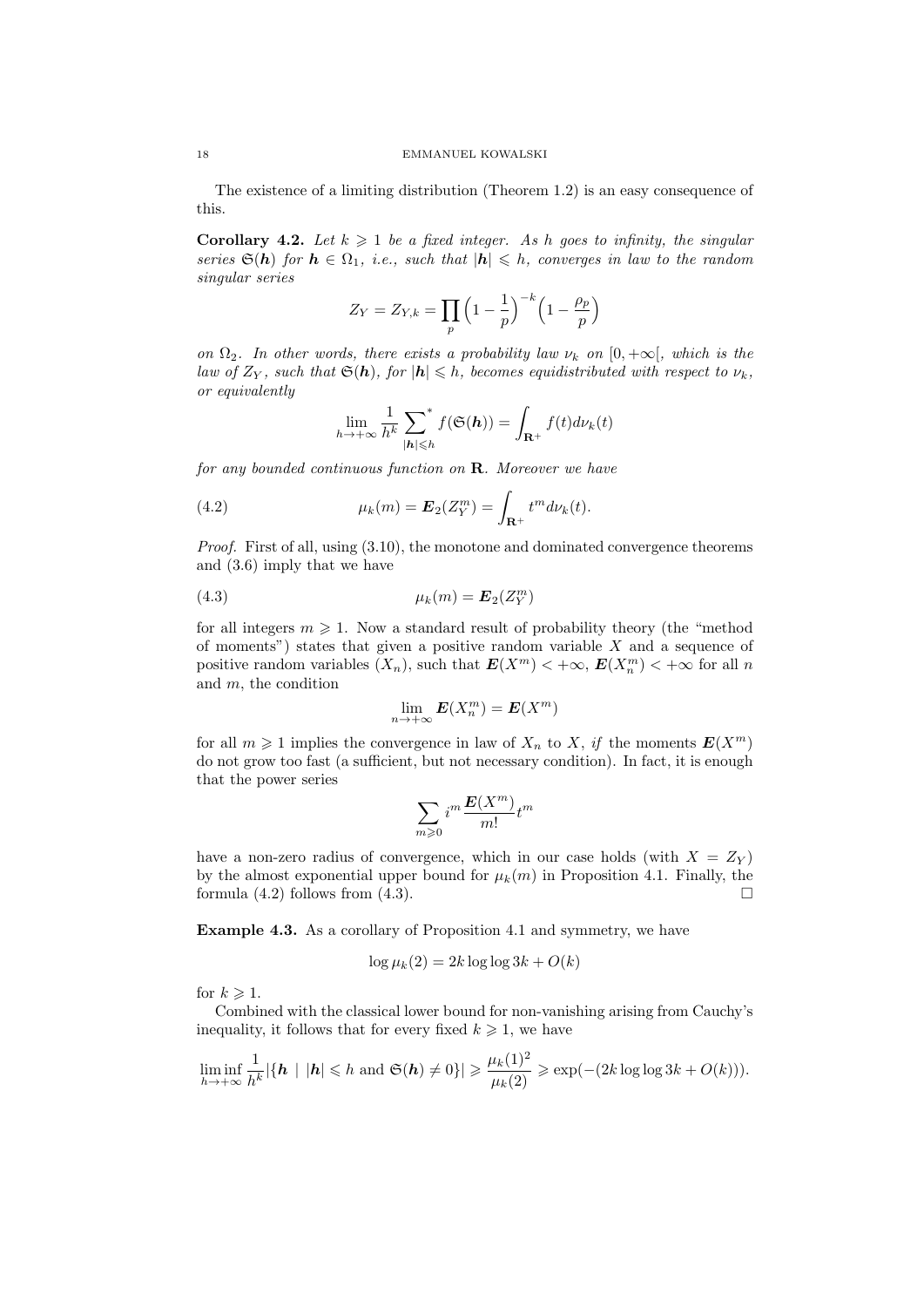This is close to the truth, as one can check by noting that we have in  $fact^6$ 

$$
\lim_{h\to+\infty}\frac{1}{h^k}|\{\mathbf{h} \mid |\mathbf{h}| \leq h \text{ and } \mathfrak{S}(\mathbf{h})\neq 0\}| = \mathbf{P}_2(Z_{Y,k}\neq 0) = \prod_{p\leq k} \mathbf{P}_2(\rho_p < p)
$$

using the almost sure absolute convergence of the random Euler product  $Z_{Y,k}$ . We have the bounds

$$
\frac{(p-1)^k}{p^k} \leqslant \mathbf{P}_2(\rho_p < p) \leqslant \frac{p(p-1)^k}{p^k}
$$

(since, for  $p \leq k$ , a k-tuple will have  $\rho_p$   $\lt p$  only if it omits at least one value in  $\mathbf{Z}/p\mathbf{Z}$ ; the lower bound follows by looking at those omitting 0, for instance, and the upper one is a union bound over the possible omitted values), from which we get

$$
-k \log \log 3k + O(k) \leq \log P_2(Z_{Y,k} \neq 0) \leq k - k \log \log 3k + O(k),
$$

i.e., we have

$$
\boldsymbol{P}_2(Z_{Y,k} \neq 0) = \exp(-k \log \log 3k + O(k)).
$$

It follows from this that if we replace the space  $\Omega_1$  of all k-tuples with distinct entries by the much smaller one

$$
\tilde{\Omega}_1 = \{\boldsymbol{h} \in \Omega_1 \, \mid \, \mathfrak{S}(\boldsymbol{h}) \neq 0\},
$$

(which still depends on h, with cardinality  $\tilde{h}_k$ ), the singular series still has a limiting distribution when interpreted as a random variable on  $\tilde{\Omega}_1$  with  $h \to +\infty$ : indeed, this is the distribution  $\tilde{\nu}_k$  given by

$$
\tilde{\nu}_k(A) = \frac{\nu_k(A \cap ]0, +\infty[)}{\nu_k([0, +\infty[)}
$$

since, for any integer  $m \geq 1$ , we have

$$
\frac{1}{\tilde{h}_k}\sum_{\boldsymbol{h}\in\tilde{\Omega}_1}\mathfrak{S}(\boldsymbol{h})^m=\frac{h_k^*}{\tilde{h}_k}\boldsymbol{E}_1(\mathfrak{S}(\boldsymbol{h})^m)\to \frac{\mu_k(m)}{\boldsymbol{P}_2(Z_{Y,k}\neq 0)}=\int_{[0,+\infty[}t^md\tilde{\nu}_k(t),
$$

as  $h \to +\infty$ .

Of course, those moments do not satisfy the symmetry property enjoyed by  $\mu_k(m)$ .

Remark 4.4. Before going on to the second part of this paper, the following question seems natural: are there arithmetic consequences (possibly conditional, similarly to Gallagher's proof of  $(1.7)$  of the existence of m-th moments of the singular series for  $k$ -tuples?

## 5. Poisson distribution for general prime patterns

In this section, we prove Theorem 1.3, essentially by following Gallagher's reduction to averages of Euler products, which turn out to be easily computable after application of Proposition 2.1.

We fix a primitive family of polynomials  $f$  with  $\mathfrak{S}(f) \neq 0$  (the reader may want to review the notation in the introduction for what follows). To apply Gallagher's method, we also require some auxiliary families of polynomials, indexed by  $k$ -tuples.

<sup>&</sup>lt;sup>6</sup> This does not follow directly from convergence in law for  $\mathfrak{S}(h)$ , but from the absolute convergence and local structure of the singular series.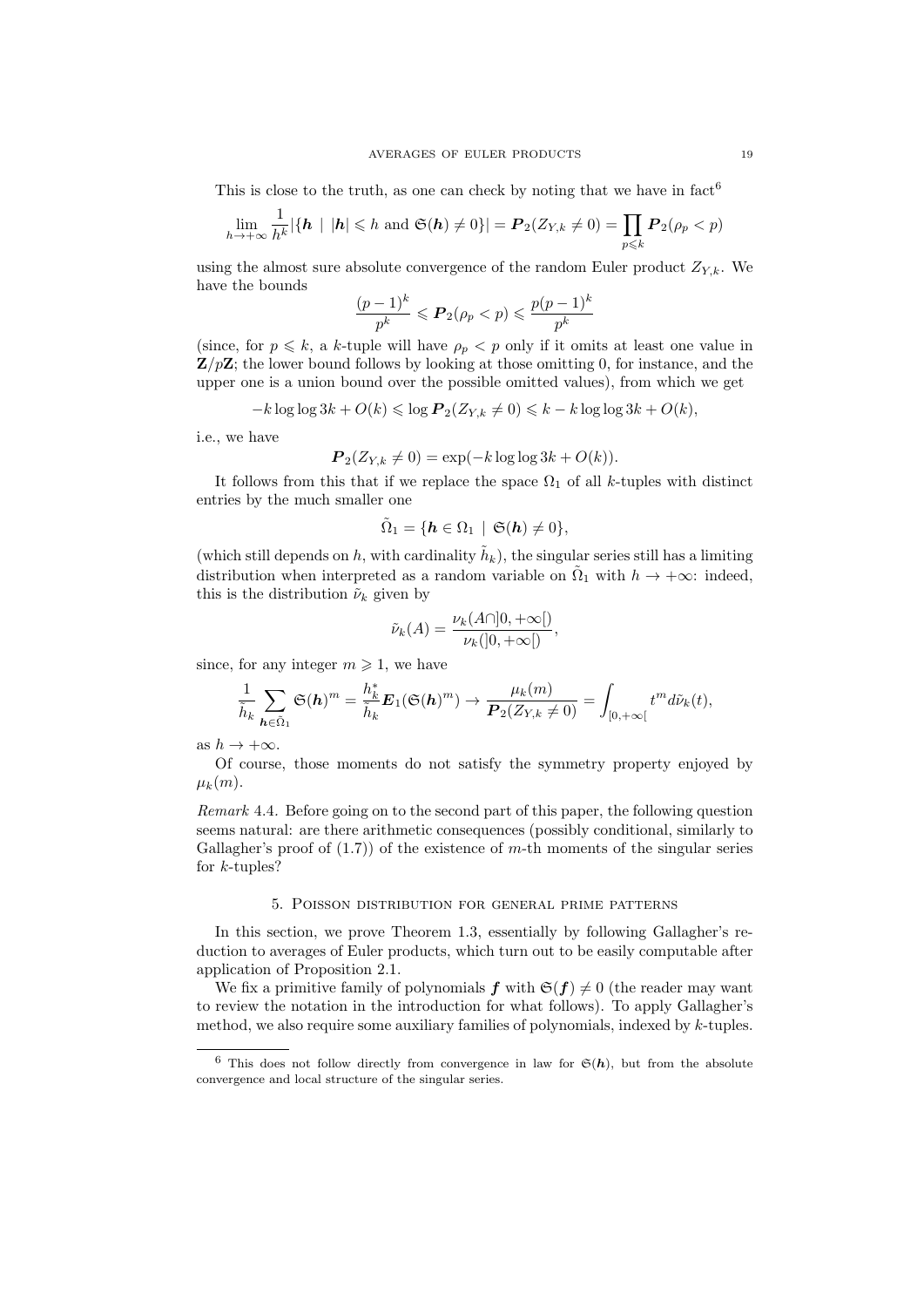Thus let  $k \geq 1$  be an integer and h a k-tuple of integers. For our fixed primitive f, we denote

$$
\boldsymbol{f} \odot \boldsymbol{h} = (f_j(X+h_i))_{\substack{1 \leqslant j \leqslant m \\ 1 \leqslant i \leqslant k}},
$$

which is a family of  $km$  integer polynomials.

Technical difficulties will arise because this family may not be primitive, even if the components of  $h$  are distinct (which is a necessary condition), i.e., we may have an equality

$$
f_{j_1}(X + h_{i_1}) = f_{j_2}(X + h_{i_2}),
$$

for some  $i_1 \neq i_2, j_1 \neq j_2$ .

For instance, we have  $(X, X + 2) \odot (3, 1) = (X + 3, X + 1, X + 5, X + 3)$  (in the case of twin primes). However, we will show that these degeneracies have no effect for the problem at hand. Moreover,  $f \odot h$  is primitive whenever h has distinct arguments, in the following quite general situations:

– if  $m = 1$ ;

– if the degrees of the  $f_j$  are distinct;

– if no two among the polynomials  $f_j$  are related by a translation  $X \mapsto X + \alpha$ , for some  $\alpha \in \mathbf{Z}$ .

This means that the reader may well disregard the technical problems in a first reading (for the twin primes, see also Example 5.9 which explains a special reason why the degeneracies have no consequence then). The following lemma is already a first step, and we will need it before proving the full statement.

**Lemma 5.1.** Let **f** be a primitive family and  $k \ge 1$ . Then for any  $h \ge 1$ , we have

 $|\{\boldsymbol{h} \mid |\boldsymbol{h}|_k \leqslant h, \quad \boldsymbol{f} \odot \boldsymbol{h} \text{ is not primitive}\}| \ll h^{k-1}$ 

where the implied constant depends only on  $k$  and  $m$ .

*Proof.* Let I be the set of k-tuples **h** with distinct components such that  $f \odot h$  is not primitive. If  $h \in I$ , then there exists at least one relation of the type

(5.1) 
$$
f_{j_1}(X + h_{i_1}) = f_{j_2}(X + h_{i_2}), \qquad i_1 \neq i_2, \quad j_1 \neq j_2,
$$

hence

$$
f_{j_1}(X) = f_{j_2}(X + h_{i_2} - h_{i_1}),
$$

so the two polynomials differ by a "shift". Let  $\mathcal R$  be the set of pairs  $(j_1, j_2)$  for which

$$
f_{j_1}(X) = f_{j_2}(X + \delta(j_1, j_2))
$$

for some integer  $\delta(j_1, j_2) \neq 0$ . Because the polynomials involved are non-constant, this integer is indeed unique. The cardinality of  $R$  is bounded in terms of m only, and from the above, any k-tuple  $h \in I$  must satisfy at least one relation

$$
h_{i_1} - h_{i_2} = \delta(j_1, j_2),
$$

for some  $i_1 \neq i_2$  and  $(j_1, j_2) \in \mathcal{R}$ . Each such relation is valid for at most  $h^{k-1}$ among the k-tuples with  $|\mathbf{h}| \leq h$ .

We will deduce Theorem 1.3 from the following (unconditional) result, which is another instance of average of Euler products: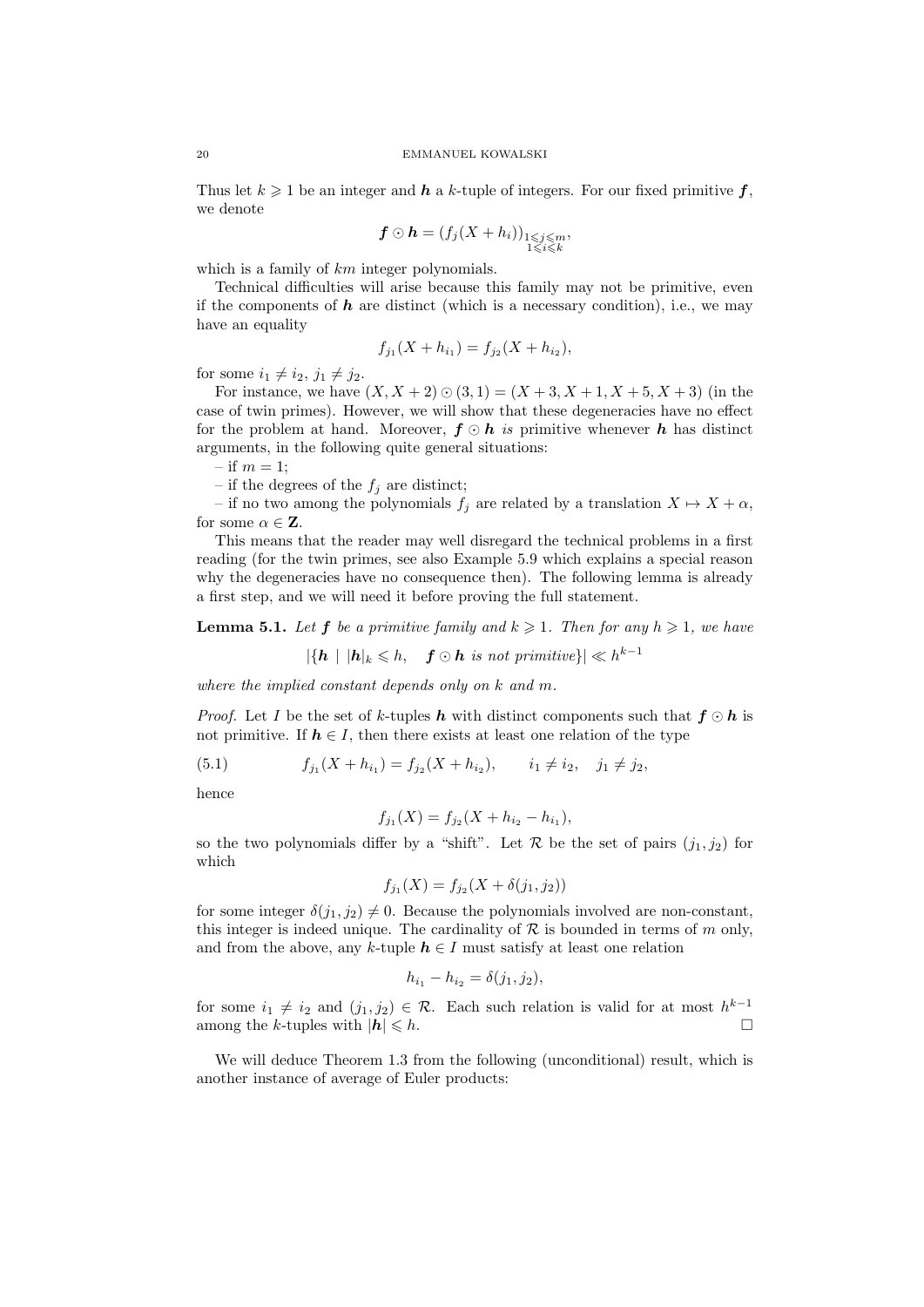**Proposition 5.2.** Let  $f = (f_1, \ldots, f_m)$  be a primitive family and  $k \geq 1$  an integer. Then we have

$$
\lim_{h\to +\infty} \frac{1}{h^k} {\sum_{|\boldsymbol{h}|\leqslant h}}^* \mathfrak{S}(\boldsymbol{f} \odot \boldsymbol{h}) = \mathfrak{S}(\boldsymbol{f})^k,
$$

where  $\sum^*$  here restricts the summation to those k-tuples for which  $\bm{f} \odot \bm{h}$  is primitive.

*Remark* 5.3. Taking  $\boldsymbol{f} = (X)$ , with  $\mathfrak{S}(\boldsymbol{f}) = 1$  and  $\boldsymbol{f} \odot \boldsymbol{h} = (X + h_1, \dots, X + h_k)$ , we recover once more Gallagher's result (1.5).

We have the following complementary statement, which is also unconditional (recall that, in many cases, it holds for trivial reasons; it does not follow trivially from Lemma 5.1 because although fewer k-tuples are concerned, the number of prime seeds increases when  $f \odot h$  is not primitive).

**Lemma 5.4.** Let  $f = (f_1, \ldots, f_m)$  be a primitive family with  $\mathfrak{S}(f) \neq 0$ , and  $k \geq 1$ an integer. Then for any  $N \geq 2$ , if  $h \leq \lambda (\log N)^m$  for some  $\lambda > 0$ , and for any  $\varepsilon > 0$ , we have

$$
\sum_{\substack{|\boldsymbol{h}|_k\leqslant h\\ \boldsymbol{f}\odot\boldsymbol{h}\text{ not primitive}}}^* \pi(N;\boldsymbol{f}\odot\boldsymbol{h})\ll \frac{N}{(\log N)^{1-\varepsilon}}
$$

where  $\sum_{i=1}^{\infty}$  restricts the sum to those k-tuples with distinct entries, and where the implied constant depends only on k,  $f$ ,  $\lambda$  and  $\varepsilon$ .

Here is the proof of the (conditional) Poisson distribution, assuming those two results.

Proof of Theorem 1.3. The argument is essentially identical with that of Gallagher, but we reproduce it for completeness, and so that the necessary uniformity in the Bateman-Horn conjecture becomes clear.

Because the Poisson distribution is characterized by its moments, it is enough to prove that for any fixed integer  $k \geq 1$ , we have

$$
\frac{1}{N}\sum_{n\leqslant N}\Big(\pi(n+\lambda\delta(N,\boldsymbol{f});\boldsymbol{f})-\pi(n;\boldsymbol{f})\Big)^k\to\boldsymbol{E}(P_\lambda^k),\qquad\text{as }N\to+\infty,
$$

where  $P_{\lambda}$  is any Poisson random variable with mean  $\lambda$ .

Write  $h = \lambda \delta(N, f)$ . Expanding the left-hand side, we obtain

$$
\frac{1}{N}\sum_{n\leqslant N}\Big(\sum_{\substack{n< m_i\leqslant n+h\\ m_i~{\bf f}\text{-prime seed}}}1\Big)
$$

where there are k sums over  $m_1, \ldots, m_k$ . Write  $m_i = n + h_i$ , so that  $1 \leq k_i \leq h$ , and the condition becomes that  $f_i(n+h_i)$  is prime for all i and j, i.e., that n be an  $f \odot h$ -prime seed. Exchanging the order of summation, we get

$$
\frac{1}{N}\sum_{|\boldsymbol{h}|_k\leqslant h}\pi(N;\boldsymbol{f}\odot \boldsymbol{h}).
$$

Before applying  $(1.8)$ , we need to account for the k-uples which do not necessarily have distinct components, and for those where  $f \odot h$  is not primitive.

For this, observe first that  $\pi(N; f \odot h)$  only depends on the set containing the components of the  $k$ -tuple  $h$ . This justifies the fact that the reorderings that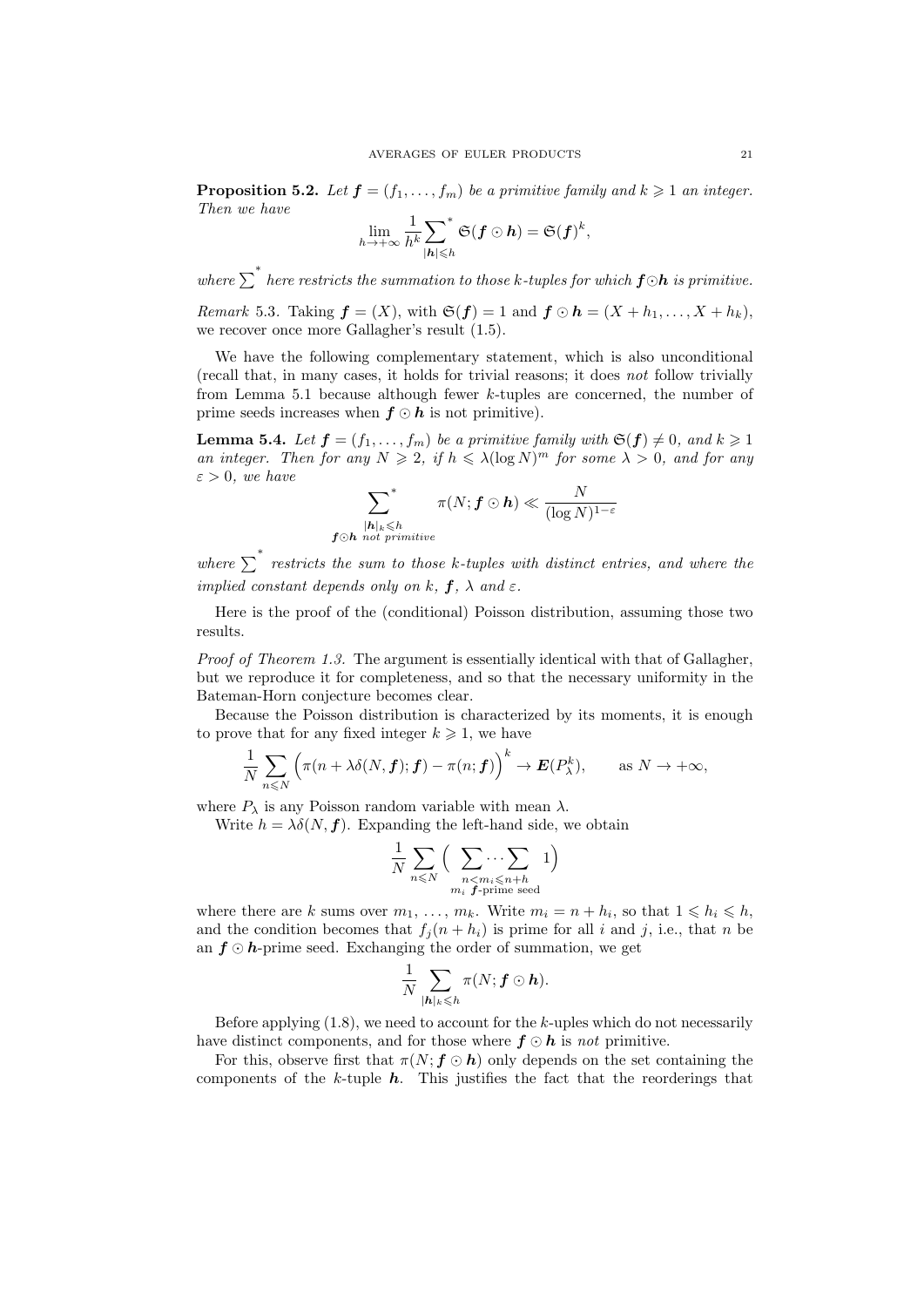follow are permissible. For each  $r, 1 \leqslant r \leqslant k$ , and each r-tuple  $h'$  with distinct components, the set of those  $k$ -tuples for which the set of values is given by the set of components of  $h'$  has cardinality depending only on r and k, but independent of  $h'$ , and in fact it is given by  $\{^k_r\}$  (one can assume that  $h' = (1, \ldots, r)$ , and obtain a bijection

{suitable k-tuples} 
$$
\rightarrow
$$
 {surjective maps  $\{1, ..., k\} \rightarrow \{1, ..., r\}$   

$$
h \qquad \mapsto (f : i \mapsto h_i)
$$

between the two sets).

Then we can write

$$
\frac{1}{N}\sum_{|\boldsymbol{h}|_k\leqslant h}\pi(N;\boldsymbol{f}\odot \boldsymbol{h})=\frac{1}{N}\sum_{r=1}^k\frac{1}{r!}\begin{Bmatrix}k\\r\end{Bmatrix}\sum_{|\boldsymbol{h}'|_r\leqslant h}\pi(N;\boldsymbol{f}\odot \boldsymbol{h}')
$$

where we divide by  $r!$  because we sum over all  $r$ -tuples instead of only ordered ones, and  $\sum^*$  restricts to r-tuples with distinct entries.

Now, for each r, we separate the sum over r-tuples for which  $f \odot h'$  is primitive from the other subsum. Applying (1.8) and using the easy bound

$$
c(\boldsymbol{f} \odot \boldsymbol{h'}) \ll c(\boldsymbol{f}) |\boldsymbol{h'}|_r^{\max \deg(f_j)},
$$

(where the implied constant depends on r and  $f$ ) the first sum (still denoted  $\sum^*$ ) is equal to

$$
\sum_{r=1}^k\frac{1}{r!} \genfrac{\{}{\}}{0pt}{}{k}{r} \frac{1}{\operatorname{peg}(\boldsymbol{f})^r}\frac{1}{(\log N)^{rm}} \sum_{\boldsymbol{|h'|_r\leqslant h}}^{\quad \ *}\mathfrak{S}(\boldsymbol{f}\odot\boldsymbol{h'})\Big(1+O\Big(\frac{h^\varepsilon}{\log N}\Big)\Big),
$$

for any  $\varepsilon > 0$ , where the implied constant depends on  $f$ , k and  $\varepsilon$ . Using Proposition 5.2 and the choice of  $h = \lambda \text{ peg}(f) \mathfrak{S}(f)^{-1} (\log N)^m$ , this converges as  $N \to +\infty$ to the limit

$$
\sum_{r=1}^{k} \frac{\lambda^r}{r!} \begin{Bmatrix} k \\ r \end{Bmatrix},
$$

which is well-known to be the  $k$ -th moment of a Poisson distribution with mean  $\lambda$  (this is checked by Gallagher for instance, see [Ga, §3]). Hence, to conclude the proof, we need only notice that Lemma 5.4 (applied with  $k = r$  for  $1 \leq r \leq k$ ) implies (taking  $\varepsilon = 1/2$  for concreteness) that the complementary sum is bounded by

$$
\frac{1}{N}\sum_{r=1}^k\frac{1}{r!}\begin{Bmatrix}k\\r\end{Bmatrix}\sum_{\substack{\boldsymbol{h}'|_r\leqslant h\\ \boldsymbol{f}\odot\boldsymbol{h}'\text{ not primitive}}}\pi(N;\boldsymbol{f}\odot\boldsymbol{h}')\ll (\log N)^{-1/2}
$$

for  $N \ge 2$ , where the implied constant depends on k, f and  $\lambda$ . Hence this second contribution goes to 0 as  $N \to +\infty$ , as desired.

We now prove Proposition 5.2. This is the conjunction of the two following lemmas, where we use the same notation as in Section 3, but change a bit the definition of probability spaces. Precisely,

$$
\Omega_2 = \prod_p \, (\mathbf{Z}/p\mathbf{Z})^k
$$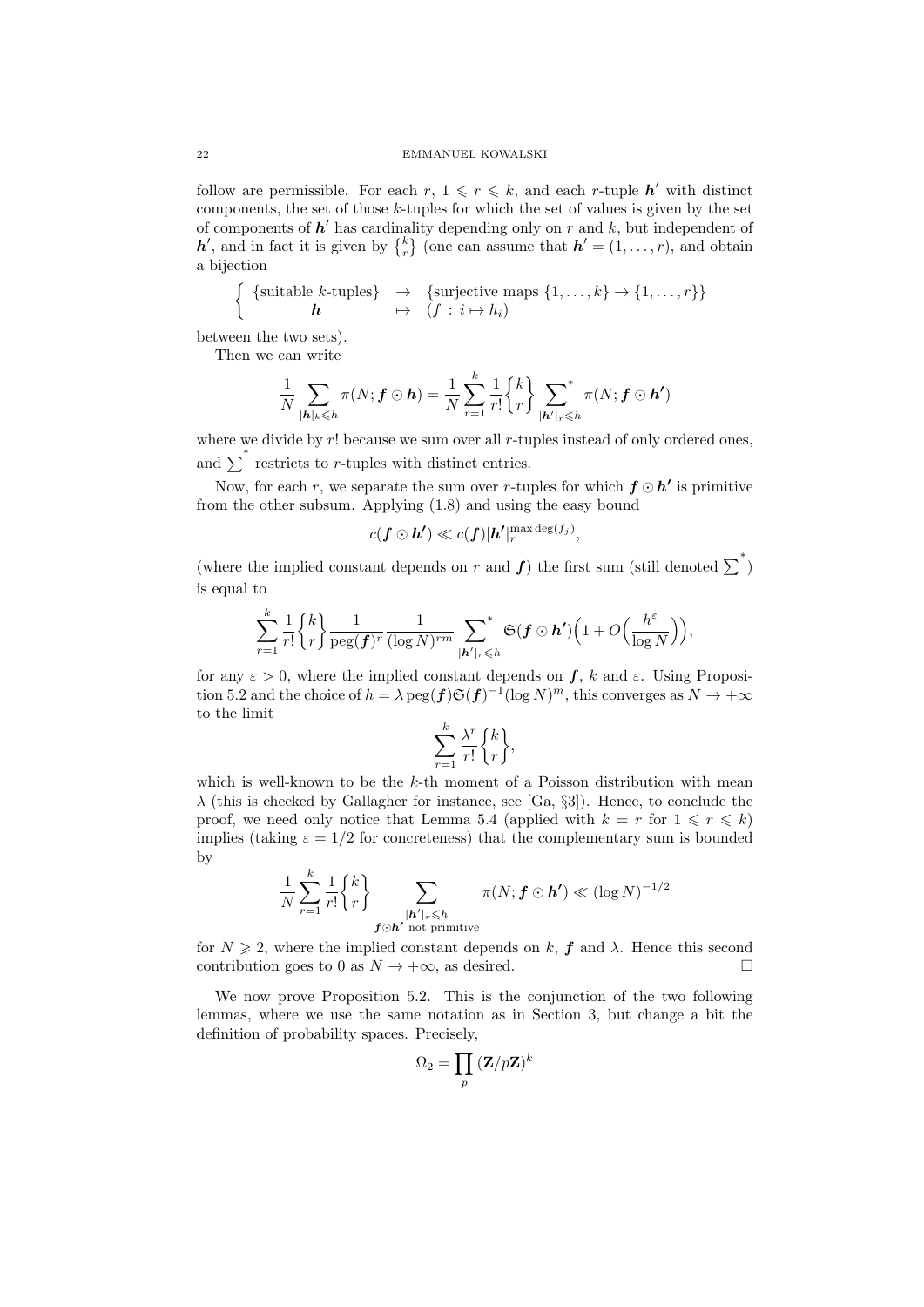is unchanged, but we let

$$
\Omega_1 = \{ \mathbf{h} = (h_1, \dots, h_k) \mid 1 \leqslant h_i \leqslant h, \quad \mathbf{f} \odot \mathbf{h} \text{ is primitive} \}
$$

with the counting probability measure (note that the condition forces  $h$  to have distinct coordinates). By Lemma 5.1, note that we have

(5.2) 
$$
|\Omega_1| \sim h^k \quad \text{as } h \to +\infty.
$$

The next lemma shows that the average of Euler product involved can be computed as if the components where independent:

**Lemma 5.5.** Let  $\mathfrak{S}(\mathbf{f}) = (f_1, \ldots, f_m)$  be a primitive family with  $\mathfrak{S}(\mathbf{f}) \neq 0$ . Then for any  $k \geqslant 1$ , we have

$$
\lim_{h \to +\infty} \frac{1}{h^k} \sum_{|\mathbf{h}| \leq h} \mathfrak{S}(\mathbf{f} \odot \mathbf{h}) = \lim_{h \to +\infty} \mathbf{E}_1 \Big( \prod_p \Big( 1 - \frac{1}{p} \Big)^{-km} \Big( 1 - \frac{\nu_{p,\mathbf{f}}}{p} \Big) \Big)
$$

$$
= \prod_p \mathbf{E}_2 \Big( \Big( 1 - \frac{1}{p} \Big)^{-km} \Big( 1 - \frac{\rho_{p,\mathbf{f}}}{p} \Big) \Big),
$$

where

$$
\nu_{p,\mathbf{f}}(\mathbf{h}) = \nu_p(\mathbf{f} \odot \mathbf{h}) \text{ for } \mathbf{h} = (h_1, \dots, h_k) \text{ with } h_i \geq 1,
$$
  

$$
\rho_{p,\mathbf{f}}(\mathbf{h}) = |\{x \in \mathbf{Z}/p\mathbf{Z} \mid f_j(x+h_i) = 0 \text{ for some } i, j\}| \text{ for } \mathbf{h} \in (\mathbf{Z}/p\mathbf{Z})^r.
$$

The second lemma computes the limit locally:

**Lemma 5.6.** Let  $f = (f_1, \ldots, f_m)$  be a primitive family. Then for any  $k \geq 1$  and any prime p, we have

$$
\boldsymbol{E}_2\Big(\Big(1-\frac{1}{p}\Big)^{-km}\Big(1-\frac{\rho_{p,\boldsymbol{f}}}{p}\Big)\Big)=\Big(1-\frac{1}{p}\Big)^{-km}\Big(1-\frac{\nu_p(\boldsymbol{f})}{p}\Big)^k.
$$

Looking at the definition (1.4) of  $\mathfrak{S}(f)$ , both lemmas together prove Proposition 5.2. We start by proving Lemma 5.6 because Lemma 5.5 is certainly plausible enough in view of Section 3, and the reader may be more interested by the final formal flourish.

Proof of Lemma 5.6. It suffices to compute

$$
\boldsymbol{E}_2\Big(1-\frac{\rho_{p,\boldsymbol{f}}}{p}\Big)
$$

since the other factor is the same on both sides. We argue probabilistically, although one can also just expand the various sums (and do the same steps in a different language, as we did when proving the symmetry (1.6)). We can write

$$
1 - \frac{\rho_{p,\boldsymbol{f}}}{p} = \frac{1}{p} |\mathbf{Z}/p\mathbf{Z} - M|
$$

where  $M \subset \mathbf{Z}/p\mathbf{Z}$  is the (random) subset of those  $x \in \mathbf{Z}/p\mathbf{Z}$  such that  $f_j(x+h_i) = 0$ for some  $i$  and  $j$ . We write

$$
|\mathbf{Z}/p\mathbf{Z} - M| = \sum_{x \in \mathbf{Z}/p\mathbf{Z}} (1 - \chi_M(x))
$$

where  $\chi_M(x)$  is the random variable equal to one if  $x \in M$  and zero otherwise. We have

$$
1 - \chi_M(x) = \prod_{1 \le i \le k} \prod_{1 \le j \le m} (1 - 1_{\{f_j(x+h_i)=0\}}) = \prod_{1 \le i \le k} \xi_{f,i}(x),
$$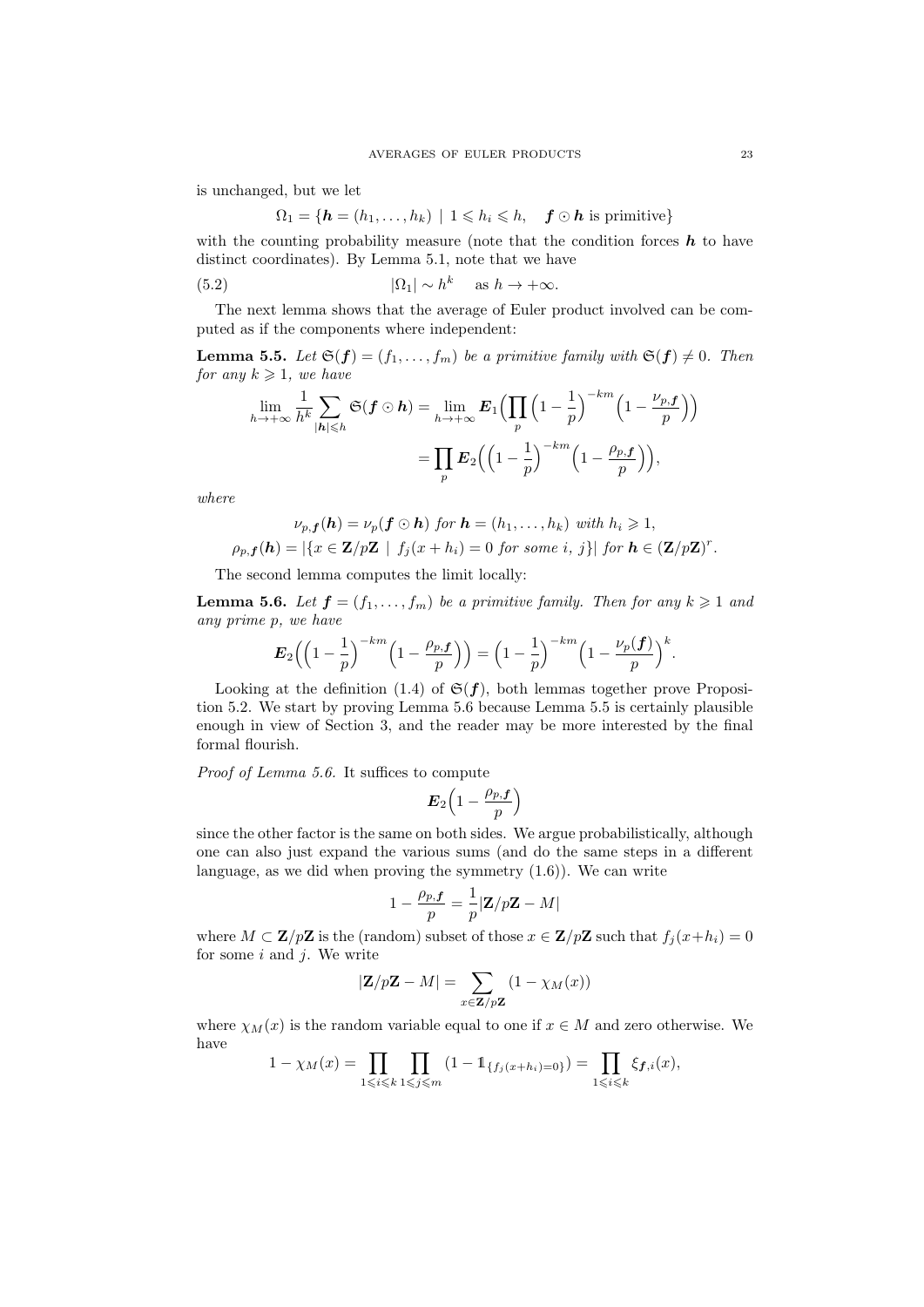say. Since  $\xi_{f,i}(x)$  only involves the *i*-th component of the random  $h \in \Omega_2$ , the family  $(\xi_{f,i}(x))$  is an independent k-tuple of random variables. Consequently we derive

$$
\mathbf{E}_2\left(1-\frac{\rho_{p,f}}{p}\right) = \frac{1}{p} \sum_{x \in \mathbf{Z}/p\mathbf{Z}} \mathbf{E}_2\Big(\prod_{1 \leq i \leq k} \xi_{f,i}(x)\Big)
$$

$$
= \frac{1}{p} \sum_{x \in \mathbf{Z}/p\mathbf{Z}} \prod_{1 \leq i \leq k} \mathbf{E}_2(\xi_{f,i}(x)).
$$

To conclude we notice that for every x and  $i, h \mapsto x+h_i$  is identically (uniformly) distributed, so that all  $\xi_{f,i}(x)$  are identically distributed like

$$
\xi_{\mathbf{f}} = \xi_{\mathbf{f},1}(0) = \prod_{1 \leq j \leq m} (1 - \mathbb{1}_{\{f_j(h_1) = 0\}}).
$$

Hence all  $x$  give the same contribution, and we derive that

$$
\boldsymbol{E}_2\Big(1-\frac{\rho_{p,\boldsymbol{f}}}{p}\Big)=\boldsymbol{E}_2(\xi_{\boldsymbol{f}})^k=\boldsymbol{P}_2(f_1(h_1)\cdots f_m(h_1)\neq 0)^k=\left(1-\frac{\nu_p(\boldsymbol{f})}{p}\right)^k,
$$

since  $h_1$  is uniformly distributed in  $\mathbf{Z}/p\mathbf{Z}$ .

To prove Lemma 5.5, we wish to apply Proposition 2.1. A complication is that, if  $\text{peg}(f) \neq 1$ , the singular series  $\mathfrak{S}(f \odot h)$  are not defined by absolutely convergent products, and therefore the result is not directly applicable. However, we can bypass this difficulty here without significant work because of the following fact: all the relevant Euler products can be uniformly "renormalized" to absolutely convergent ones. This is the content of the next lemma.

**Lemma 5.7.** Let **f** be a primitive family with  $\mathfrak{S}(f) \neq 0$ , and let  $k \geq 1$  be an integer. There exist real numbers  $\gamma_p(f) > 0$ , for all primes p, such that the product

$$
\prod_p \gamma_p(\bm{f})
$$

converges, and such that the following hold:

(1) For all prime p, and all k-tuple  $h \in (\mathbf{Z}/p\mathbf{Z})^k$ , we have

$$
\left(1-\frac{1}{p}\right)^{-km}\left(1-\frac{\rho_{p,\boldsymbol{f}}(\boldsymbol{h})}{p}\right)=\gamma_p(\boldsymbol{f})\times(1+X_{p,\boldsymbol{f}}(\boldsymbol{h}))
$$

for some coefficients  $X_{p,f}(h)$ , and for all k-tuple of integers h such that  $f \odot h$  is primitive, the product

$$
(5.3)\qquad \qquad \prod_{p}(1+X_{p,\boldsymbol{f}}(\boldsymbol{h}))
$$

is absolutely convergent.

(2) We have

$$
\lim_{h\to+\infty}\frac{1}{h^k}\sum_{|\boldsymbol{h}|_k\leqslant h}\prod_p\left(1+X_{p,\boldsymbol{f}}(\boldsymbol{h})\right)=\prod_p\left(1+\boldsymbol{E}_2(X_{p,\boldsymbol{f}})\right),
$$

where the sum is over k-tuples with  $f \odot h$  primitive.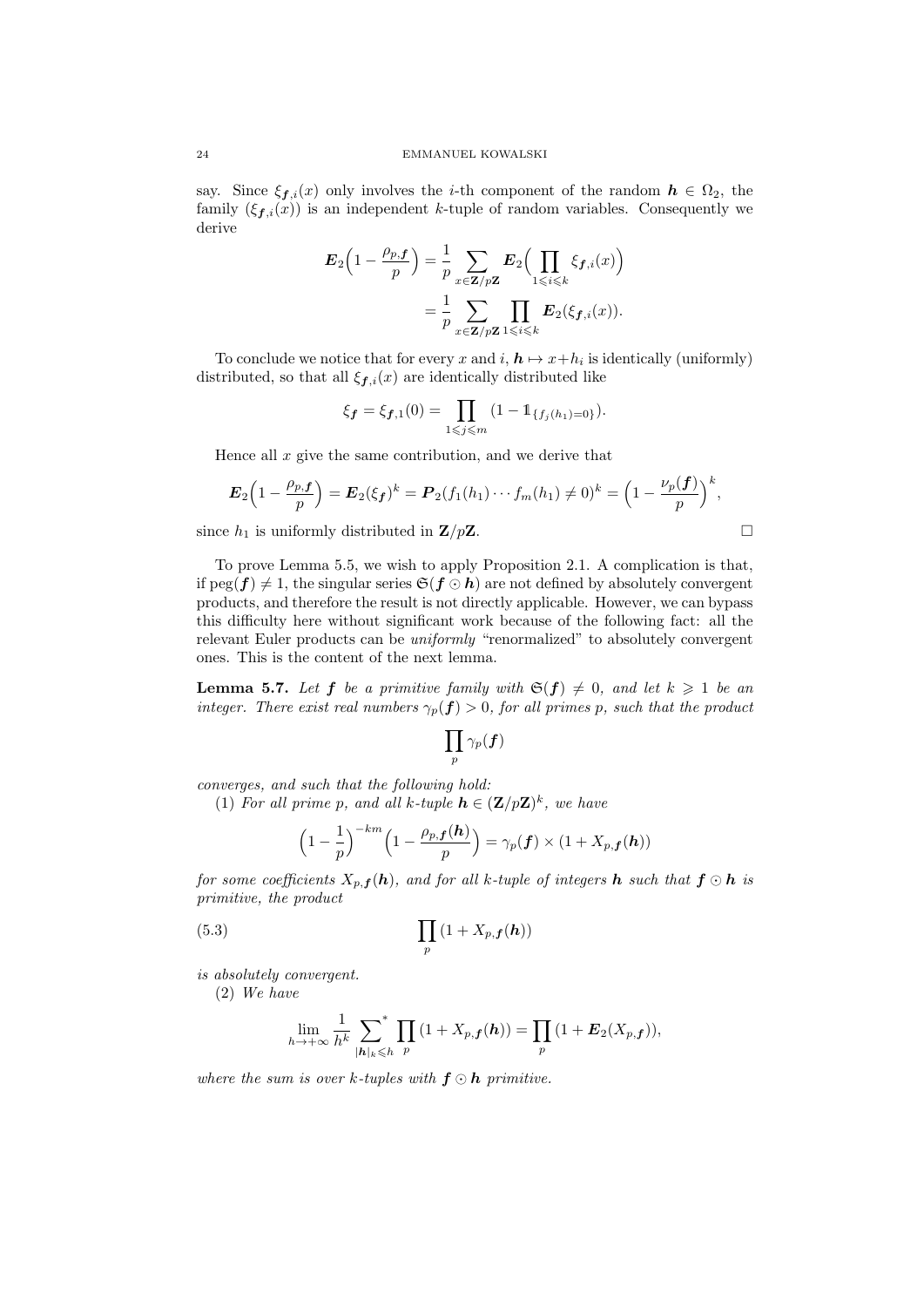*Proof.* (1) To define  $\gamma_p(f)$ , let  $\theta_j$ ,  $1 \leq j \leq m$ , be a complex root of the irreducible polynomial  $f_j$ , and let  $K_j = \mathbf{Q}(\theta_j)$  be the extension of **Q** of degree  $\text{deg}(f_j)$  generated by  $\theta_i$ . Then put

$$
\gamma_p(\boldsymbol{f}) = \prod_{1 \leqslant i \leqslant m} \left(1 - \frac{1}{p}\right)^{k(r_j(p)-1)}
$$

where  $r_j(n)$ , for  $n \geq 1$ , is the number of prime ideals of norm n in the ring of integers of  $K_i$ . In view of this definition, to check first that the product of  $\gamma_p(f)$  converges, we can do so for each  $f_j$  separately. Then the statement follows, after taking the logarithm of a partial product over  $p \leqslant X$ , from the well-known asymptotic formula

$$
\sum_{p \le X} \frac{r_j(p)}{p} = \sum_{p \le X} \frac{1}{p} + c(K_j) + O((\log X)^{-1})
$$

for  $X \geq 2$ , where  $c(K_j)$  is a constant depending only on  $K_j$ , and the implied constant also depends only on  $K_j$ .

It therefore remains to prove that the product (5.3) is absolutely convergent for any k-tuple of integers h with  $f \odot h$  primitive. To do so, we claim that there exists an integer  $D(h) \geq 1$  (which may also depend on f) such that, for  $p \nmid D(h)$ , we have

(5.4) 
$$
\rho_{p,\mathbf{f}}(\mathbf{h}) = k \sum_{j=1}^{m} \nu_p(f_j) = k \sum_{j=1}^{m} r_j(p).
$$

The desired convergence then follows from that of

$$
\prod_{p\nmid D(\boldsymbol{h})}\gamma_p(\boldsymbol{f})^{-1}\Big(1-\frac{1}{p}\Big)^{-km}\Big(1-\frac{\rho_{p,\boldsymbol{f}}(\boldsymbol{h})}{p}\Big)=\prod_{p\nmid D(\boldsymbol{h})}\Big(1-\frac{1}{p}\Big)^{-\rho_{p,\boldsymbol{f}}(\boldsymbol{h})}\Big(1-\frac{\rho_{p,\boldsymbol{f}}(\boldsymbol{h})}{p}\Big),
$$

and the latter is clear since the p-factor can be written  $1 + O(p^{-2})$ , where the implied constant depends only on  $k$  and  $f$ .

The existence of  $D(h)$  is easy; first, let

$$
D_1(\mathbf{h}) = \Big|\prod_{(i,j)\neq (i',j')} \text{Res}(f_j(X+h_i), f_{j'}(X+h_{i'}))\Big|,
$$

where  $\text{Res}(\cdot, \cdot)$  is the resultant of two polynomials. By compatibility of the resultant with reduction modulo p, we have  $p \mid D_1(h)$  if and only if, for some  $(i, j) \neq j$  $(i',j')$ , there exists a common zero  $x \in \mathbf{Z}/p\mathbf{Z}$  of  $f_j(X+h_i)$  and  $f_{j'}(X+h_{i'})$ . By contraposition, we first obtain

$$
\rho_{p,\boldsymbol{f}}(\boldsymbol{h})=k\nu_p(\boldsymbol{f})=k\sum_{j=1}^m\nu_p(f_j),
$$

for  $p \nmid D_1(h)$  (the sets of zeros modulo p of the components of  $f \odot h$  are then distinct, and obviously there are as many, namely the sum  $\nu_p(f)$  of the  $\nu_p(f_i)$ , for each of the k shifts  $h_i$ ).

Next, it is a standard fact of algebraic number theory that for each  $j$ , there exists an integer  $\Delta_j \geq 1$  such that  $\nu_p(f_j) = r_j(p)$  for  $p \nmid \Delta_j$ . Thus we can take

$$
D(\boldsymbol{h})=D_1(\boldsymbol{h})\prod_{1\leqslant j\leqslant m}\Delta_j
$$

to obtain the second equality in (5.4).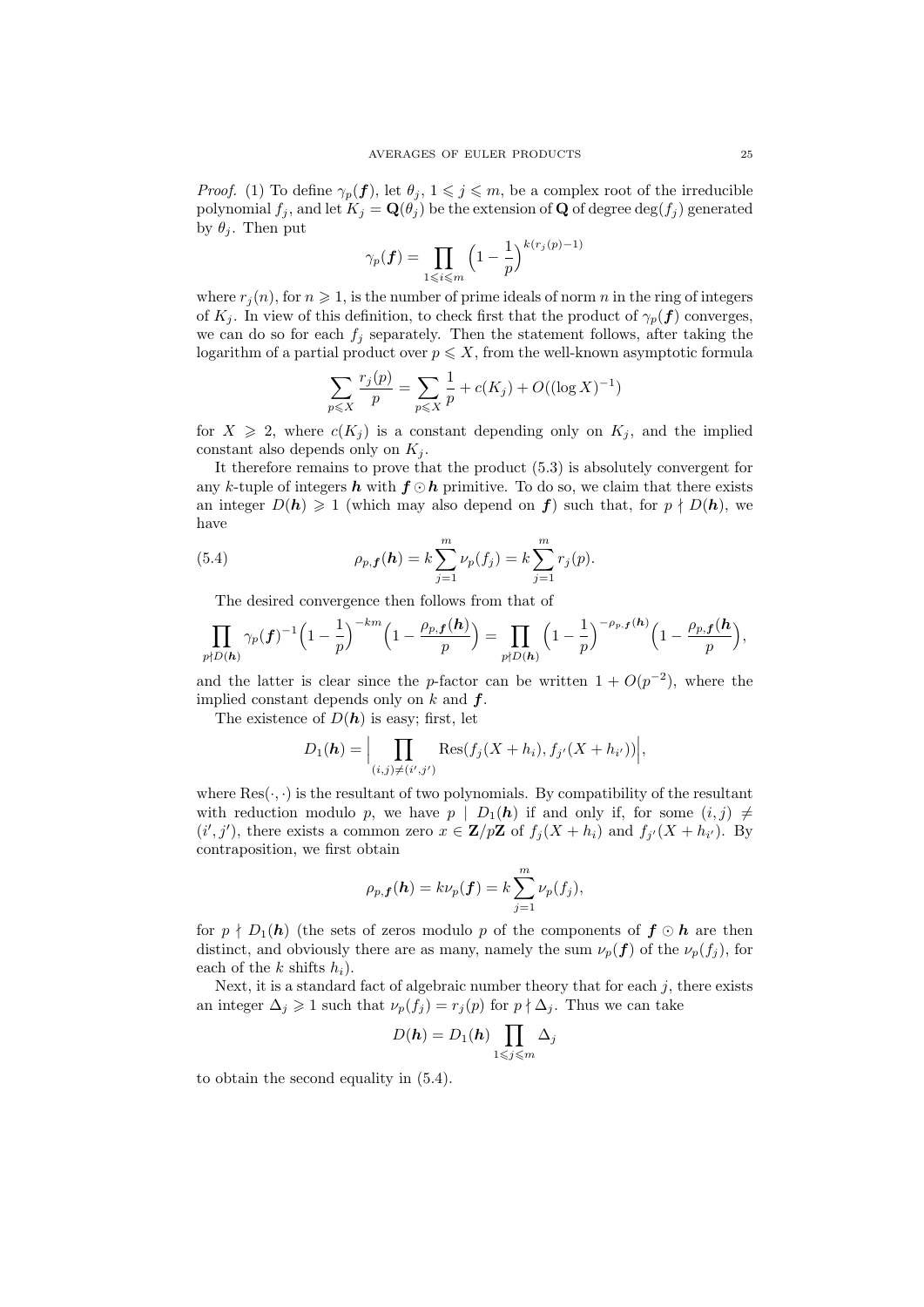Note that  $D(h)$  is non-zero (hence  $\geq 1$ ) because otherwise, there would exist a common zero  $\theta \in \mathbf{C}$  of  $f_j(X+h_i)$  and  $f_{j'}(X+h_{i'})$ , and because those are irreducible integral primitive<sup>7</sup> polynomials with positive leading coefficient, this is only possible if

$$
f_j(X+h_i) = f_{j'}(X+h_{i'}),
$$

which is excluded by the assumption that  $f \odot h$  be primitive.

Note in passing the estimate

$$
D(\bm{h}) \ll (2|\bm{h}|_k)^{2k^2m\sum \deg(f_j)}
$$

for all  $h$ , where the implied constant depends only on  $f$ ; this follows straightforwardly from the determinant expression of the resultant in  $D_1(h)$  (see, e.g., [L, §V.10]).

(2) With the bounds we have proved on  $X_{p,f}(h)$  (leading to an analogue of Lemma 3.1), and the estimate on  $D(h)$  (analogue of (3.5)), together with Lemma 5.1 to ensure that the equidistribution of  $k$ -tuples modulo squarefree integers q remains valid (compare with  $(3.11)$ ), we can pretty much follow the steps of the proof of Theorem 1.1. We also use (5.2) to go from the limit of the expectation on  $\Omega_1$  to summing over k-tuples normalized by  $1/h^k$  and taking  $h \to +\infty$ . The details are left to the reader.  $\hfill\Box$ 

Proof of Lemma 5.5. We have first

$$
\frac{1}{h^k} \sum_{|\mathbf{h}| \leq h} \mathfrak{S}(\mathbf{f} \odot \mathbf{h}) = \frac{1}{h^k} \sum_{|\mathbf{h}| \leq h} \left( \prod_p \gamma_p(\mathbf{f}) \right) \prod_p (1 + X_{p,\mathbf{f}}(\mathbf{h}))
$$

$$
\rightarrow \left( \prod_p \gamma_p(\mathbf{f}) \right) \prod_p (1 + \mathbf{E}_2(X_{p,\mathbf{f}})) \quad \text{as } h \rightarrow +\infty,
$$

by the above, and then we can simply write this limit as

$$
\left(\prod_{p} \gamma_{p}(\boldsymbol{f})\right) \prod_{p} \left(1 + \boldsymbol{E}_{2}(X_{p,\boldsymbol{f}})\right) = \prod_{p} \boldsymbol{E}_{2}(\gamma_{p}(\boldsymbol{f})(1 + X_{p,\boldsymbol{f}}))
$$

$$
= \prod_{p} \boldsymbol{E}_{2}\Big(\Big(1 - \frac{1}{p}\Big)^{-km} \Big(1 - \frac{\rho_{p,\boldsymbol{f}}(\boldsymbol{h})}{p}\Big)\Big).
$$

We conclude with the last remaining part of the proof, namely Lemma 5.4. The following proof can almost certainly be improved, but although the statement becomes fairly clear after checking one or two examples, the author has not found a cleaner way to deal with the apparent possibilities of combinatorial complications. The point is that as  $f \odot h$  becomes "less primitive" (i.e., there are less distinct elements among the km polynomials involved), the number of prime seeds  $\leq N$ should increase (by a power of  $(\log N)$ ), but also the number of k-tuples with this property diminishes (by a power of  $h \leq \lambda (\log N)^m$ ), and this gain has to compensate for the loss.

Proof of Lemma 5.4. We first quote a standard sieve upper-bound for an individual primitive family  $f$  (with m elements), which is uniform, and which allows us to

<sup>7</sup> In the sense that the gcd of their coefficients is 1.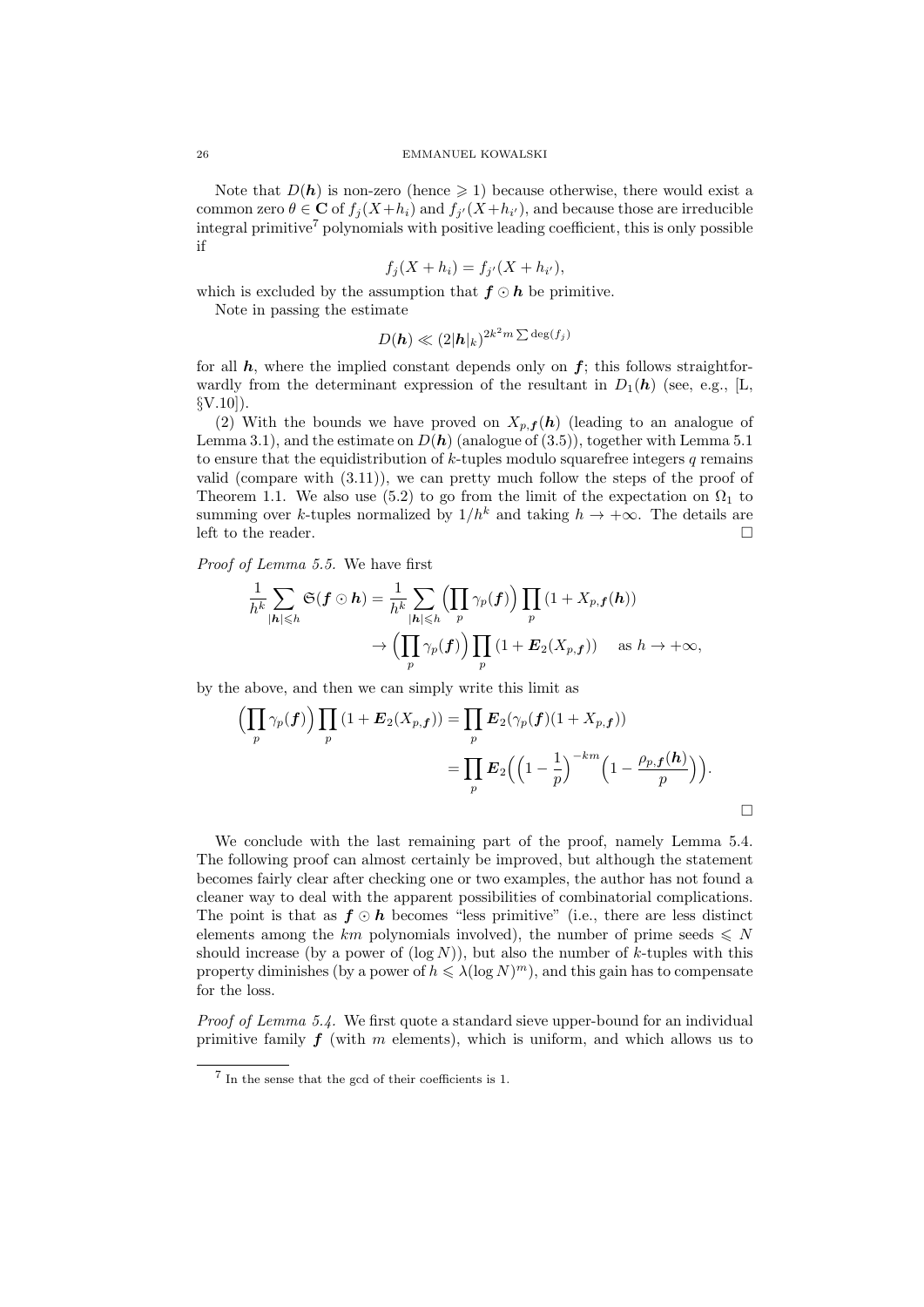prove the lemma unconditionally: for  $N \geq 2$ , for any k-tuple h with distinct elements for which  $f \odot h$  contains  $\ell$  distinct components, we have

(5.5) 
$$
\pi(N; \mathbf{f} \odot \mathbf{h}) \ll (\log \log 3 |\mathbf{h}|)^{km} \frac{N}{(\log N)^{\ell}},
$$

where the implied constant depends only on k and  $f$ . Precisely, (5.5) for k-tuples follows immediately from, e.g, Th. 2.3 in [HR], and it is easy to adapt this to the case at hand since uniformity is only asked with respect to  $h$ . Note also that, since the application we give is conditional on much stronger statements like (1.8), we could also apply the latter for this purpose.

Now, as in the proof of Lemma 5.1, we denote by I the set of k-tuples  $h$  with distinct components such that  $f \odot h$  is not primitive. Recall R is the set of pairs  $(j_1, j_2)$  for which

$$
f_{j_1}(X) = f_{j_2}(X + \delta(j_1, j_2))
$$

for some (unique) integer  $\delta(j_1, j_2) \neq 0$ .

We continue as follows: for an  $h \in I$ , let  $\Gamma_h$  be the graph with vertex set  $\{1, \ldots, k\}$  and with (unoriented) edges  $(i_1, i_2)$  corresponding to those indices for which the relation

(5.6) 
$$
h_{i_1} - h_{i_2} = \delta(j_1, j_2)
$$

holds for some  $(j_1, j_2) \in \mathcal{R}$ ; the proof of Lemma 5.1 shows that there is at least one edge. Because the number of possibilities for  $\Gamma_h$  is clearly bounded in terms of k only, and we allow a constant depending on  $k$  in our estimate, we may continue by fixing one possible graph  $\Gamma$  and assuming that all  $h \in I$  satisfy  $\Gamma_h = \Gamma$ .

This being done, we first estimate from above the number of k-tuples which lie in  $I$  (under the above assumption that the graph is fixed!). We claim that

$$
(5.7) \t\t\t |\{h \in I \mid |h| \leqslant h\}| \leqslant h^c
$$

where  $c = |\pi_0(\Gamma)|$  is the number of connected components of  $\Gamma$ .

To see this, notice that each connected component C corresponds to a set of variables which are *independent* of all others, so that  $I$  is the product over the connected components of sets  $I_C$  of  $|C|$ -tuples satisfying the relations (5.6) dictated by C. Now we have

$$
|\{\mathbf{h}\in I_C\,\mid\,|\mathbf{h}|\leqslant h\}|\leqslant h,
$$

because C is connected: if we fix some vertex  $i_0$  of C, then for any choice of  $h_{i_0}$ , the value of  $h_i$  is determined by means of the relations (5.6) for all vertices i of C, using induction on the length of a path from  $i_0$  to i (which exists by connectedness).

Taking the product over C of these individual upper bounds, we obtain the desired estimate (5.7).

We next need to estimate from below the number of distinct elements in the family  $f \odot h$  for a fixed  $h \in I$  (still under the assumption that the graph  $\Gamma_h = \Gamma$ is fixed).

Let again C be a connected component of the graph  $\Gamma$ . We consider the set (say  ${f \odot h}_{C}$  of polynomials of the form  $f_i(X+h_i)$ , where  $1 \leq i \leq m$  and i is a vertex of C. We claim this set contains at least  $m+1$  distinct polynomials if C has at least 2 vertices, and m if C is a singleton. Indeed, fixing a vertex  $i_0$  of C, the set contains the polynomials  $f_j(X + h_{i_0})$ , which are distinct since  $f$  is a primitive family. This already takes care of the case where  $C$  is a singleton, so assume now that  $C$  contains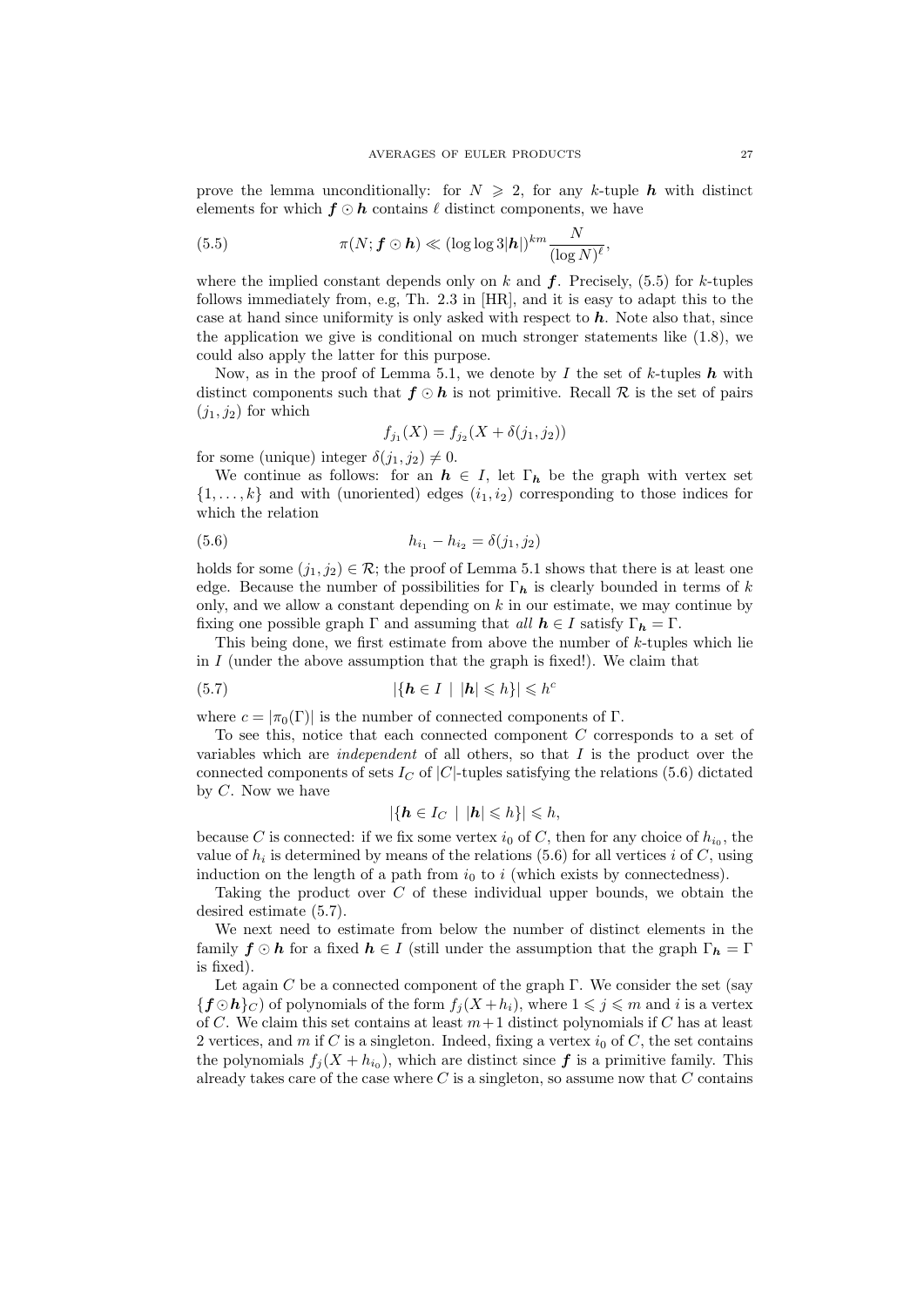at least another vertex i. If all the m distinct polynomials  $f_i(X+h_i)$  were already in the set  $\{f_j(X+h_{i_0})\}$ , this would define a permutation  $\sigma$  of  $\{1,\ldots,m\}$  such that

$$
f_j(X+h_i) = f_{\sigma(j)}(X+h_{i_0}), \quad 1 \leqslant j \leqslant m.
$$

Consider a cycle  $(j_1, \ldots, j_\ell)$  of length  $\ell$  in the decomposition of  $\sigma$ ; applying the identity to  $j_1, \sigma(j_1) = j_2$ , etc, in turn, we derive the identity

$$
f_{j_1}(X) = f_{\sigma^{\ell}(j_1)}(X + (\ell - 1)(h_{i_0} - h_i)) = f_{j_1}(X + (\ell - 1)(h_{i_0} - h_i)).
$$

Since  $f_j$  is non-constant and  $h_{i_0} \neq h_i$ , we deduce that  $\ell = 1$ ; this holding for all cycles in  $\sigma$  would mean that  $\sigma$  is the identity, but then  $f_1(X + h_i) = f_1(X + h_{i_0})$ again contradicts the fact that h has distinct components. This means that  $\sigma$  can not exist, and so the set  $\{f_i(X+h_i)\}\)$  contains at least one polynomial not among the first m ones, which was our objective.

Next observe that, by the very definition of the graph  $\Gamma$ , the sets  $\{f \odot h\}_C$  are disjoint when C runs over the connected components of  $\Gamma$ , and hence we find that any  $f \odot h$  contains at least  $cm + d$  elements, where d is the number of connected components of Γ which are not singletons. Note that  $d \geq 1$ , because Γ has at least one edge.

We finally estimate the contribution of  $k$ -tuples in  $I$  using (5.5) and (5.7): we obtain

$$
\frac{1}{N} \sum_{\substack{\mathbf{h} \in I \\ |\mathbf{h}| \leq h}} \pi(N; \mathbf{f} \odot \mathbf{h}) \ll h^c (\log 2h)^{km} (\log N)^{-cm-d}
$$

where the implied constant depends on k and  $f$ . If  $h \leq \lambda (\log N)^m$ , as assumed in Lemma 5.4, we obtain

$$
\frac{1}{N}\sum_{\substack{\boldsymbol{h}\in I\\ |\boldsymbol{h}|\leqslant h}}\pi(N;\boldsymbol{f}\odot\boldsymbol{h})\ll (\log N)^{-d+\varepsilon}
$$

for any  $\varepsilon > 0$ , where the implied constant depends on k,  $\lambda$ , f and  $\varepsilon$ . Since  $d \geq 1$ , the lemma is finally proved.

Remark 5.8. The gain of  $(\log N)^{-1}$  is indeed the best possible in general. Consider for example the primitive family  $f = (f_1, f_2, f_3) = (X^2 + 7, (X + 2)^2 + 7, (X + 4)^2 + 7)$ for which it is easy to check that  $\mathfrak{S}(f) \neq 0$  (7 is not a square modulo 3 or 5, and each  $f_j(0)$  is odd). We have relations  $f_1(X + 2) = f_2(X), f_2(X + 2) = f_3(X)$ .

Consider  $k = 2$ . If we look at 2-tuples  $h = (h_1, h_2)$  for which  $h_2 = h_1 + 2$ , we obtain

$$
\mathbf{f} \odot \mathbf{h} = (f_1(X + h_1), f_2(X + h_1), f_3(X + h_1),\nf_1(X + h_2), f_2(X + h_2), f_3(X + h_2))
$$
  
=  $(f_1(X + h_1), f_1(X + h_1 + 2), f_1(X + h_1 + 4),\nf_1(X + h_2), f_1(X + h_2 + 2), f_1(X + h_2 + 4))$   
=  $(f_1(X + h_2 - 2), f_1(X + h_2), f_1(X + h_2 + 2),\nf_1(X + h_2), f_1(X + h_2 + 2), f_1(X + h_2 + 4)),$ 

which contains 4 distinct polynomials. With  $h \approx \lambda (\log N)^3$ , those 2-tuples with |h| ≤ h contribute about  $N(\log N)^{3-4}$  to the sum of Lemma 5.4 (under (1.8), of course).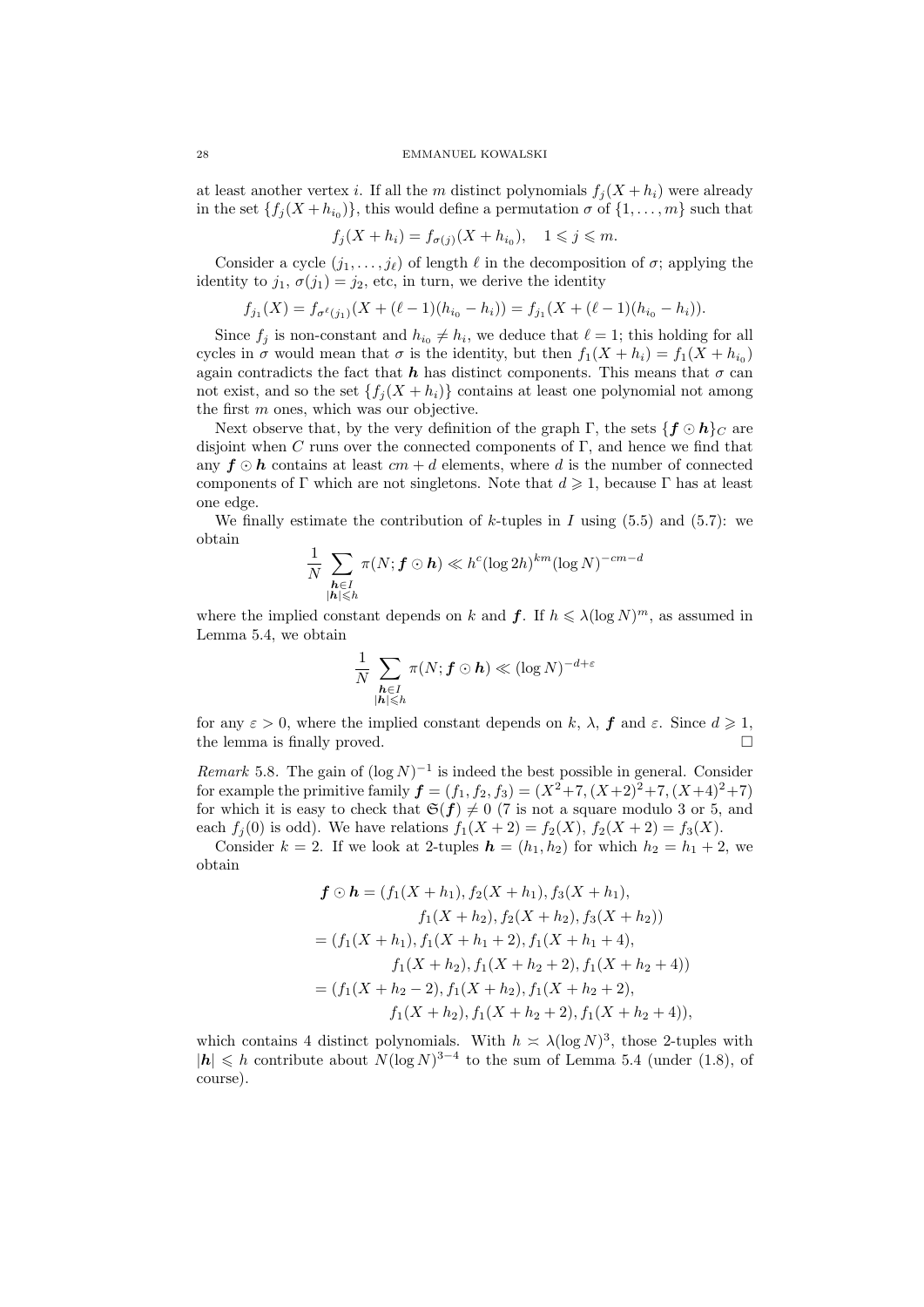Finally, here are a few examples.

**Example 5.9.** (1) If we take  $f_1 = (X, X + 2)$ , we obtain that the number of twin primes  $(p, p+2)$  with  $n < p \leq n + \lambda(\log n)^2$  should be approximately distributed like a Poisson random variable with mean

$$
2\lambda \prod_{p\geqslant 3} \left(1 - \frac{1}{(p-1)^2}\right) \approx 1.320336593\ldots\lambda.
$$

Similarly, if we take  $f_2 = (X, 2X + 1)$ , we find that the number of Germain primes (i.e., primes p with  $2p + 1$  also prime) with  $n < p \leq n + \lambda (\log n)^2$  should be approximately distributed like a Poisson random variable with mean

$$
\lambda \mathfrak{S}(\pmb{f}_2) = 2 \lambda \prod_{p \geqslant 3} \Big( 1 - \frac{1}{(p-1)^2} \Big).
$$

Two further remarks are interesting here. First, the proof of Theorem 1.3 shows that whenever  $f$  consists of linear polynomials (in particuler for those two results), "only" the (uniform) Hardy-Littlewood conjecture is needed. In other words, no assumption is required beyond those of Gallagher's original result for the primes themselves.

Secondly, if one is interested in the case of twin primes in particular, Lemma 5.4 has a trivial proof from the following coincidence: if  $f = (X, X + 2)$ , h has distinct entries, and  $f \odot h$  is not primitive, then

$$
\mathfrak{S}(\mathbf{f}\odot\mathbf{h})=0,\qquad \pi(N;\mathbf{f}\odot\mathbf{h})\leqslant 1.
$$

Indeed, if  $f \odot h$  is not primitive, we have  $k \geqslant 2$  and an equality  $h_{i_2} = h_{i_1} + 2$ for some  $i_1$ ,  $i_2$ . The family  $f \odot h$  contains in particular the three polynomials  $X + h_{i_1}$ ,  $X + h_{i_2} = X + h_{i_1} + 2$  and  $X + h_{i_2} + 2 = X + h_{i_1} + 4$ . Hence, to be a prime seed for  $f \odot h$ , an integer  $n \geq 1$  must be such that, in particular, the triple  $(n + h_{i_1}, n + h_{i_1} + 2, n + h_{i_1} + 4)$  consists of prime numbers. But those three numbers are distinct modulo 3, showing that  $\nu_3(f \odot h) = 3$ , and the only possible case is  $(n, n+2, n+4) = (3, 5, 7)$ . (Examples such as  $f = (X^2 + 7, (X + 2)^2 + 7)$ and  $h = (3, 1)$  show that this special situation where imprimitive k-tuples lead to vanishing singular series for  $f \odot h$  is indeed a coincidence).

(2) If we take  $f_3 = (X^2 + 1)$ , and renormalize in an obvious way, we find that the number of primes of the form  $p = n^2 + 1$  in an interval of the form  $N^2 < n \leq (N + \lambda(\log N))^2$  should be approximately distributed like a Poisson random variable with mean

$$
\lambda \mathfrak{S}(\bm{f}_3) = \frac{4\lambda}{\pi} \prod_{p \equiv 1 \pmod{4}} \left(1 - \frac{1}{(p-1)^2}\right) \prod_{p \equiv 3 \pmod{4}} \left(1 - \frac{1}{p^2 - 1}\right).
$$

### **REFERENCES**

- [BH] P. T. Bateman and R. A. Horn, A heuristic asymptotic formula concerning the distribution of prime numbers, Mathematics of Computation 16 (1962), 363–367.
- [BJ] H. Bohr and B. Jessen, On the distribution of the values of the Riemann zeta function, Amer. J. of Math. 58 (1936), 35–44.
- [CM] J. Cogdell and P. Michel, On the complex moments of symmetric power L-functions at  $s = 1$ , Int. Math. Res. Not. 2004, no. 31, 1561-1617
- [Ga] P.X. Gallagher, On the distribution of primes in short intervals, Mathematika 23 (1976), 4–9.
- [GPY] D. Goldston, J. Pintz and C. Y. Yıldırım, Primes in tuples I, Annals of Mathematics 170 (2009), 819–862.